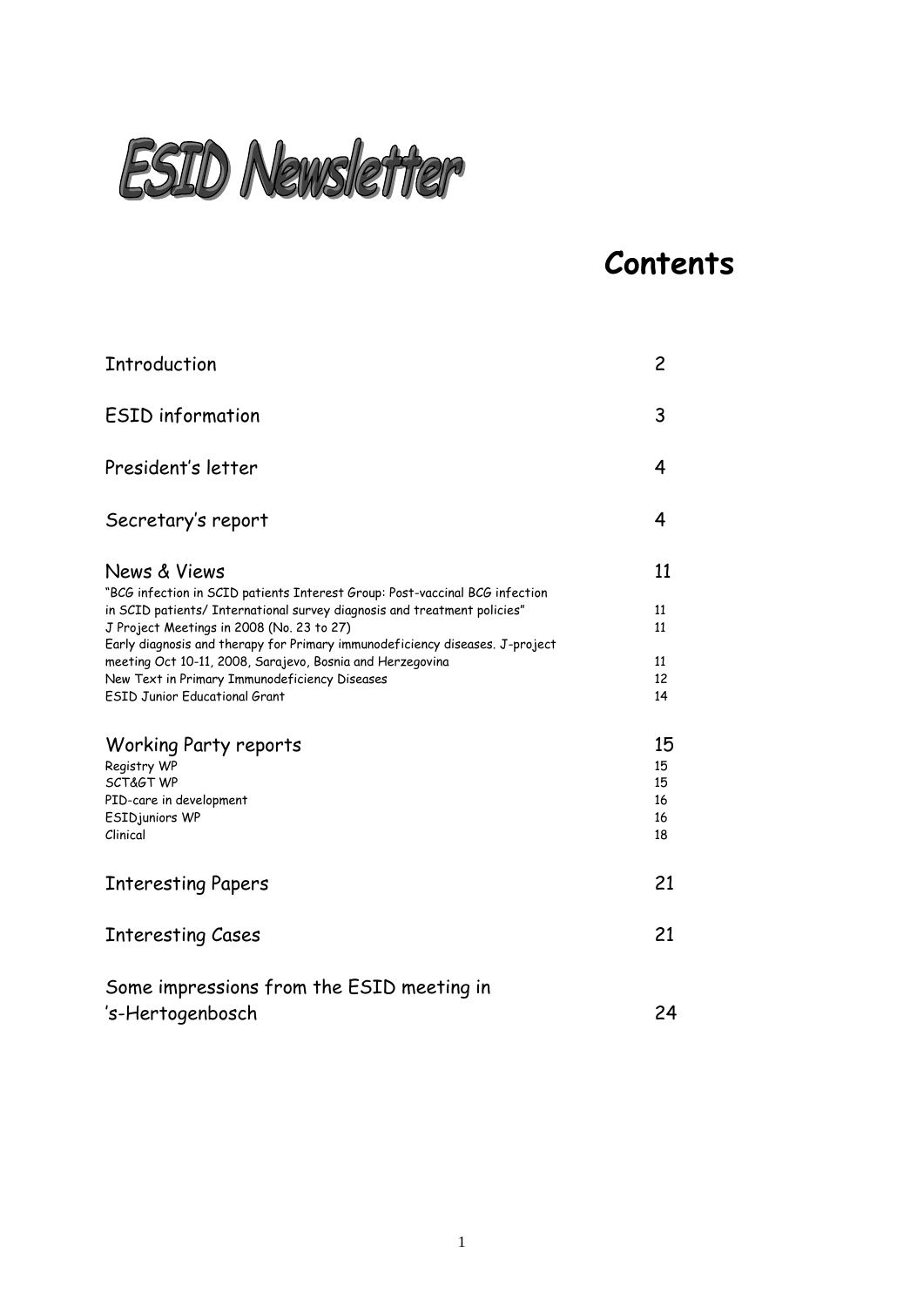The ESID Newsletter is made for the members of ESID – the European Society for Immuno Deficiencies.

It is published under the responsibility of the ESID Board, and at this moment it is edited by Esther de Vries (editor in chief), Lucia Bianchi, Ales Janda, Gustavo Lazo, Nima Rezaei, and Crina Samarghitean.

Any ESID member who is interested in publishing his or her views, research, new ideas or other material in the ESID Newsletter is cordially invited to submit copy to the Editor. Suitability for publication is assessed by the Editor in consultation with the other members of the ESID Board.

#### Editorial address:

Dr. Esther de Vries, pediatric immunologist, Jeroen Bosch Hospital loc GZG, P.O. Box 90153, 5200 ME "s-Hertogen bosch, the Netherlands, tel. +31-73-6992965, fax +31-73-6992948.

**Please only use my new email address: esid@ estherdevries.nl**

**Front page: autumn colors on a wet day.**

## Dear ESID members,

I"m looking back at a very successful meeting of ESID, INGID, and IPOPI in "s-Hertogenbosch in October. I thank all participants for coming in such great numbers, all speakers and chair(wo)men for their contributions, and all those people who helped me organise the meeting.

Well over a thousand participants! That makes us wonder what to expect in 2010 in Istanbul. I wish Necil Kutukculer good luck in organising that meeting. I know now how much work it is … We are also looking forward already to the 2012 meeting, for which we – together with INGID and IPOPI – voted for Florence. Of course good luck to Eleonora Gambineri too, and congratulations as well.

But ESID does much more than organise biennial meetings, as you can see when you read the following pages!

Senior members, don"t forget to tell your juniors about the upcoming ESID Summer School, and junior members, block the data in your agenda, and remember to apply in time for participation in that event.

Best wishes to all of you,

Esther DE VRIES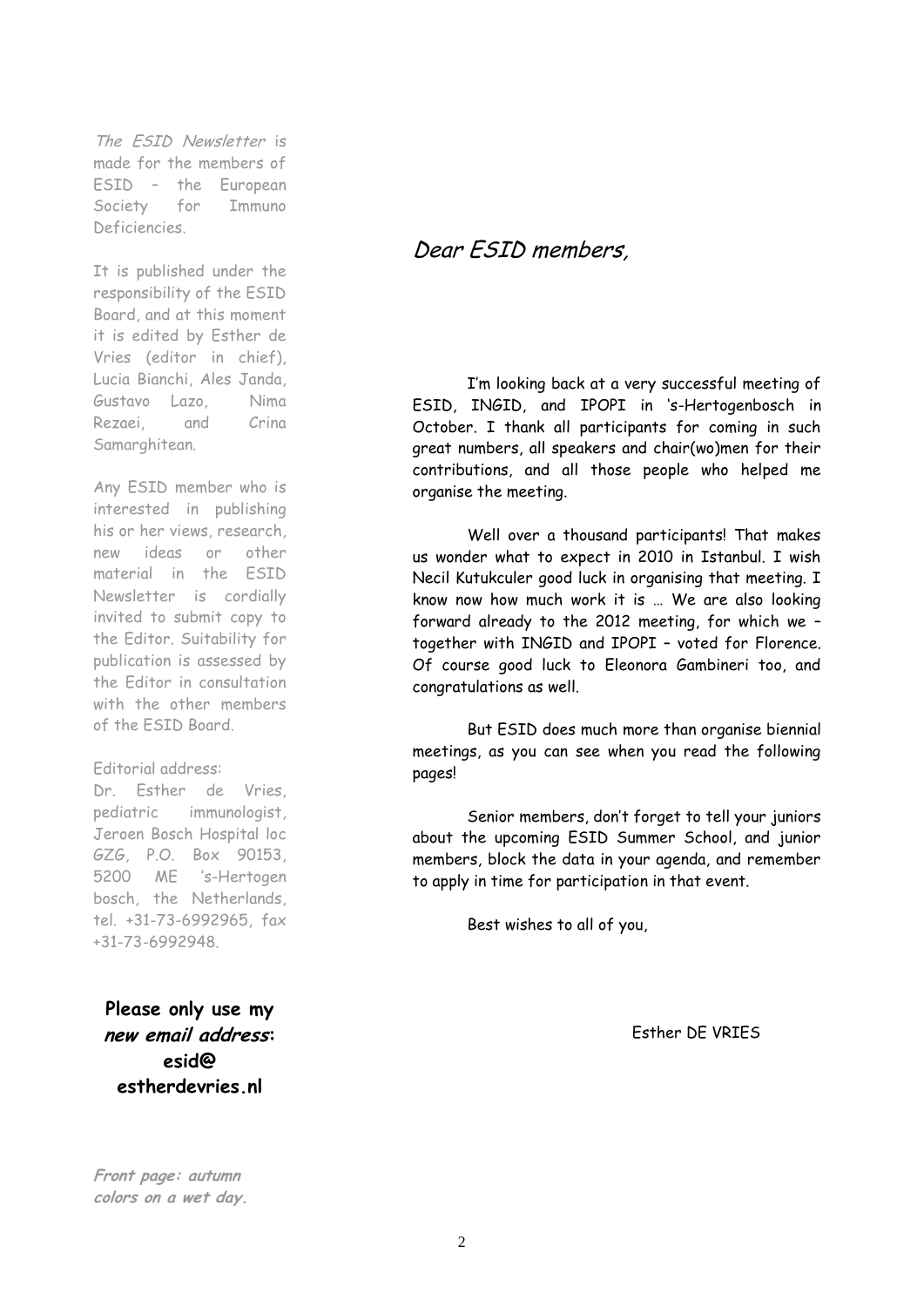

ESID is the European Society for Immunodeficiencies. It was formed in 1994. The forerunner of ESID, the informal European Group for Immunodeficiencies (EGID) was established in 1983. The aims of this society are, among others, to facilitate the exchange of ideas and information among physicians, scientists and other investigators who are concerned with immunodeficiencies and to promote the research on these diseases. Anyone who is interested in primary immunodeficiency diseases can become a member of ESID. Registration is possible online at www.esid.org/members.php.

Within ESID, seven Working Parties are actively engaged in coordinating the member"s joined efforts in patient care and research in primary immunodeficiency diseases: Stem cell transplantation and gene therapy (chair: Mario Abinun), Registries (chair: Gerhard Kindle), Clinical (chair: Bobby Gaspar), Genetics (chair: Naomi Taylor), Education (chair: Andrew Cant), PIDcare in development (chair: Laszlo Marodi), and ESID juniors (chair: Eleonora Gambineri). Anyone who is interested in participating in one or more of these Working Parties is invited to do so. Please contact the chairman of the relevant Working Party (contact information is available at www.esid.org /board.php).

In 1994, a main registry of patients with various forms of immunodeficiency in Europe was established. Altogether, data from some 10,000 patients from 26 countries was compiled until 2002. However, given various shortcomings of this

registry, ESID decided to develop a new state-of-the-art database for primary immunodeficiencies. This online registry was launched in 2004 and contains subregistries for more than 150 primary immunodeficiencies. It combines both clinical and laboratory data of PID patients and offers the possibility to document genetic data as well. Up to date, more than 5,500 patients have been registered in that database. Information, database statistics and a demo version of the registry can be found at www.esid.org/registry.php, or send an email to registry@esid.org.

The new ESID Online Registry is connected to the mutation databases (IDbases) in Tampere, Finland. These were created since 1995, when the first locusspecific immunodeficiency mutation database accessible through the internet was established (BTKbase for X-linked agammaglobulinemia). Since then, more than 100 additional locus-specific databases have been established. Information is available at http://bioinf.uta.fi.

ESID organizes a biennial congress to facilitate international contact between primary immunodeficiency specialists. The last congress was organised in 2006 in Budapest, Hungary , and the next one will be October 16-19 in `s-Hertogenbosch, The Netherlands, in 2008. Information is available at www.esid2008.org.

## = ESID Information =

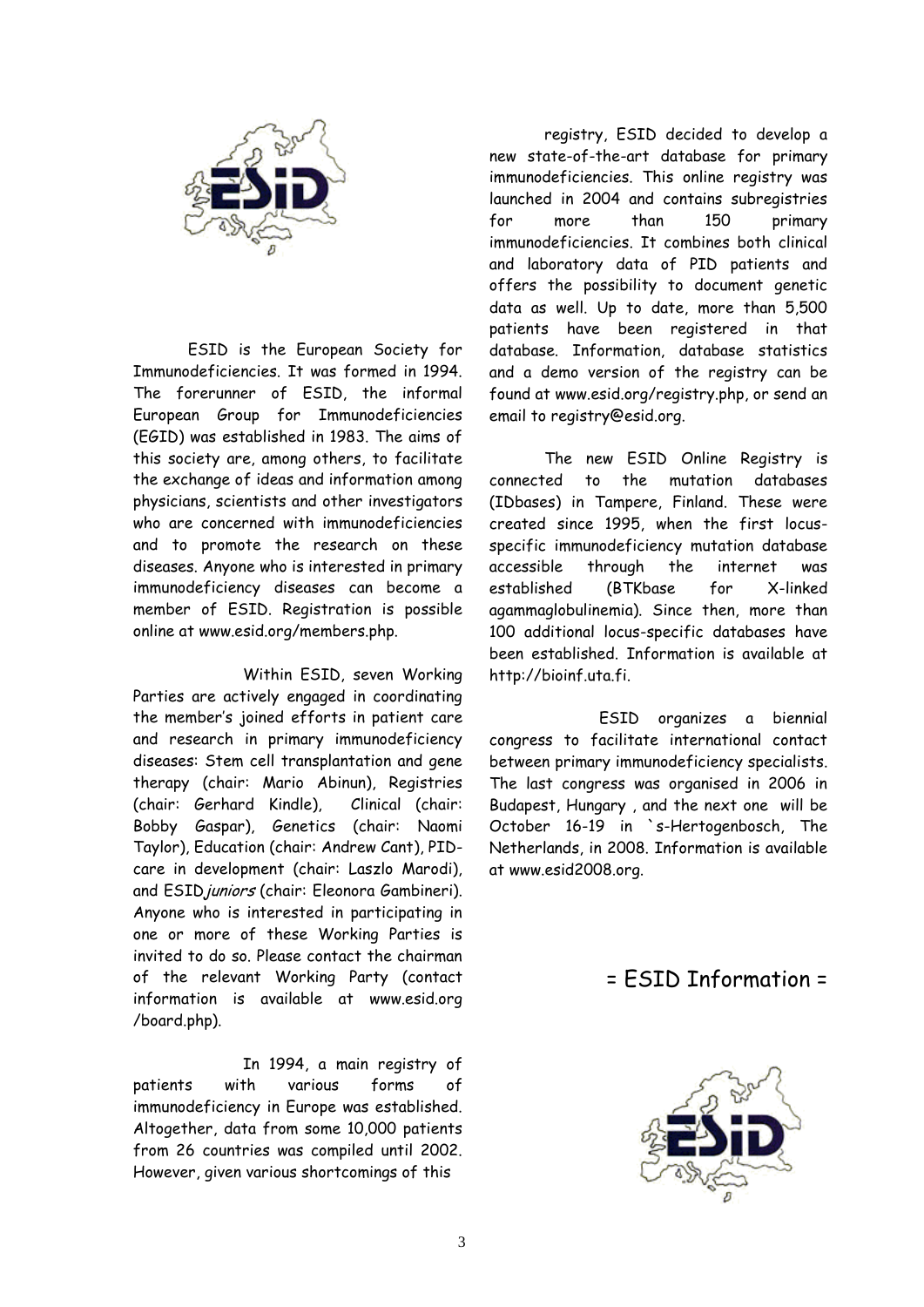# President's letter

Dear ESID members,

We have had a wonderful 2008 meeting in the Netherlands. Our society is more lively than ever and the field of primary immunodeficiency is blossoming! I would like to thank the Dutch organizers as well as the ESID board members, who together prepared a terrific scientific program. I know that many of you faced a number of logistic problems, whether related to the travel, accomodation, or venue. Despite these difficulties, the meeting turned out to be a great success. I am confident that the 2010 meeting in Istambul, organized by our friend and colleague Necil Kutukculer, will be an even greater success.

All best wishes,

Jean-Laurent CASANOVA

Secretary's report

Dear ESID members,

ESID is growing rapidly, both in size of its membership, size of its biannual congresses and also in its scientific impact. ESID is seen as the world"s leading organization to foster research, management and awareness for primary immunodeficiency disorders. This change happened during the last years, and ESID had to take several measures to account for this development.

First ESID needed to become an officially registered organization with a proper legal act. This has been facilitated by the great work of Esther de Vries in 2007 and 2008. We are now registered as a charitable society under the legal governance of The Netherlands. In addition, ESID had been registered in the Dutch chamber of commerce since 1994. Please find the legal act attached to this report.

Next we had to improve our website appearance which was done by me and the help of a company called Piccobello, who designed an up-to-date content management system for ESID. Since, ESID is getting regular funding from pharmaceutical companies sponsoring our website.

The new website now also allows us to perform electronic voting, to achieve anonymous voting, vote more frequently on all sorts of question concerning the society, making ESID much more democratic, and including ESID members into the voting process who are not ale to attend the general assembly.

To account for al these changes, ESID also needed a new constitution, which was finally passed at the general assembly at "s-Hertogenbosch after initial discussions in Budapest followed by intense discussions on the ESID board and two rounds of polls over the internet. Please find the new ESID constitution attached to this report.

The next step was to contract a primary congress organizer (PCO). Our congresses are now so large and important to the field that we unfortunately can no longer accept that always during the first day, there is not enough food, as it happened in Budapest and in "s-Hertogenbosch. Other organisational issues which were obvious during our last meeting can best be addressed by having a permanent congress organizer who very well knows our needs year by year and with whom w do not need to start from scratch when organizing our biannual congresses. Following a tender, we have invited two PCOs (CPO Hanser which we knew from the ESID Weimar meeting, and Kenes who organized the Geneva ESID meeting) to present to the GA in Holland. Following these presentations and the face-to-face discussions with the company"s representatives the ESID board has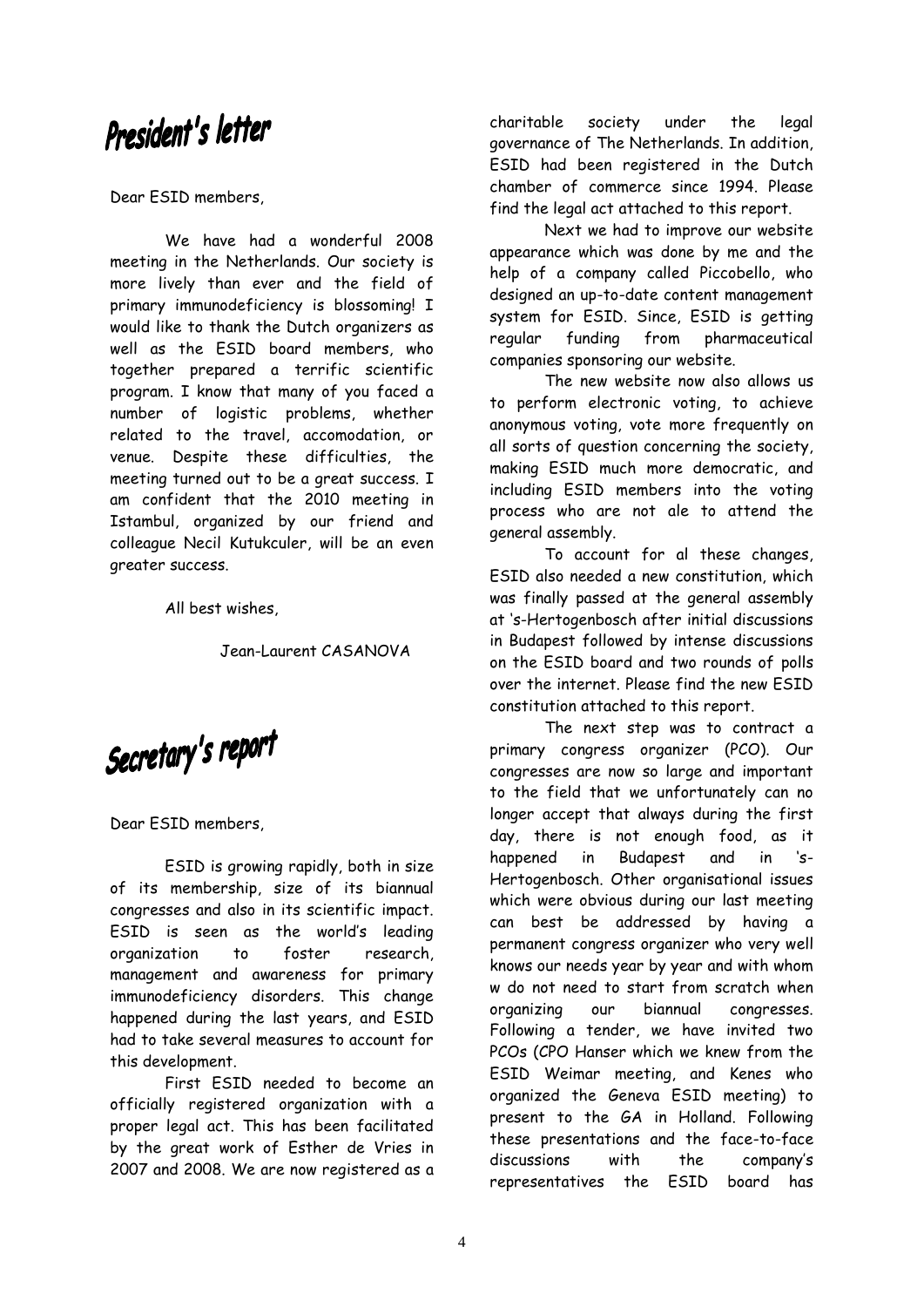decided to start contract negotiations with Kenes, which are still ongoing.

We also decided at the GA in s"Hertogenbosch that we would like to invite INGID and IPOPI to be involved in the selection of the venue for the upcoming ESID/INGID/IPOPI meeting in 2012.

We have received 3 applications to host the ESID Biennial Meeting 2012. The candidates presented the possible venues and cities during the General Assembly on October, 17th.

The two cities which received the most votes in the first ballot were London (104) and Florence (92), whereas Prague received 53 votes. The second ballot between Florence and London resulted in a narrow margin for Florence (160 vs. 144 votes).

Thus the 2012 ESID Biennial Meeting will be in Florence!

These are the detailed results of the first and second ballot.

#### First ballot:

| Organisation        | Total<br>votes |     | London Florence Prague |    |
|---------------------|----------------|-----|------------------------|----|
| <b>ESID</b>         | 135            | 35  | 60                     | 40 |
| <b>IPOPI</b>        | 93             | 65  | 16                     | 12 |
| <b>INGID</b>        | 21             |     | 16                     |    |
| <b>Total result</b> | 249            | 104 | 92                     | 53 |

Second (and final) ballot:

| Organisation  Total votes  London  Florence |     |     |     |
|---------------------------------------------|-----|-----|-----|
| <b>ESID</b>                                 | 156 | 56  | 100 |
| <b>IPOPI</b>                                | 118 | 78  | 40  |
| <b>INGID</b>                                | 30  | 10  | 20  |
| <b>Total result</b>                         | 304 | 144 | 160 |

So 2012, we will meet in Florence. Congratulations to Eleonora Gambineri who put together this bid, and I sincerely hope that Prague and London will reapply for our 2014 congress.

I have realized that not all nominees for ESID posts have received >90% of your votes, but I myself have had only one Email complaint who stated that he/she was not

happy that I have implemented the electronic voting and that he/she would like to go back to 'hand rising' at the GA. This wish was in stark contrast to all I have heard during the last months, so I think we will stick to the electronic voting. However, if many of our members feel the same, I will only learn this if you tell me! So please, if you have any concerns of how the ESID board runs your society, please Email to: b.grimbacher@ucl.ac.uk. I will take your concerns seriously.

#### Bodo GRIMBACHER

#### Minutes of the General assembly 17.10.2008; Start 14:45; End 16:45.

#### 1. Approval of minutes

Approval of minutes of the last GA in Budapest 2006 as published in the ESID newsletter. No questions were asked. minutes were approved by acclamation.

#### 2. Presidential report

JL points out that there have been three very important improvements during the last 2 years: Firstly that ESID now is registered as a legal entity; secondly that he is very happy about the outcome of the new constitution with ESID being a Society with its roots in Europe but open to the world;

and thirdly that he appreciates the possibility of electronic voting.

#### 3. Report of the Treasurer

Some questions on the future financing of the ESID registry WP were answered and some were deferred to the registry WP report. JL Casanova thanks Esther de Vries for her outstanding work and asks the GA to release Esther from her duties serving as the ESID treasurer for the last eight years. She is released by the GA by acclamation.

#### 4. Report of the Working Parties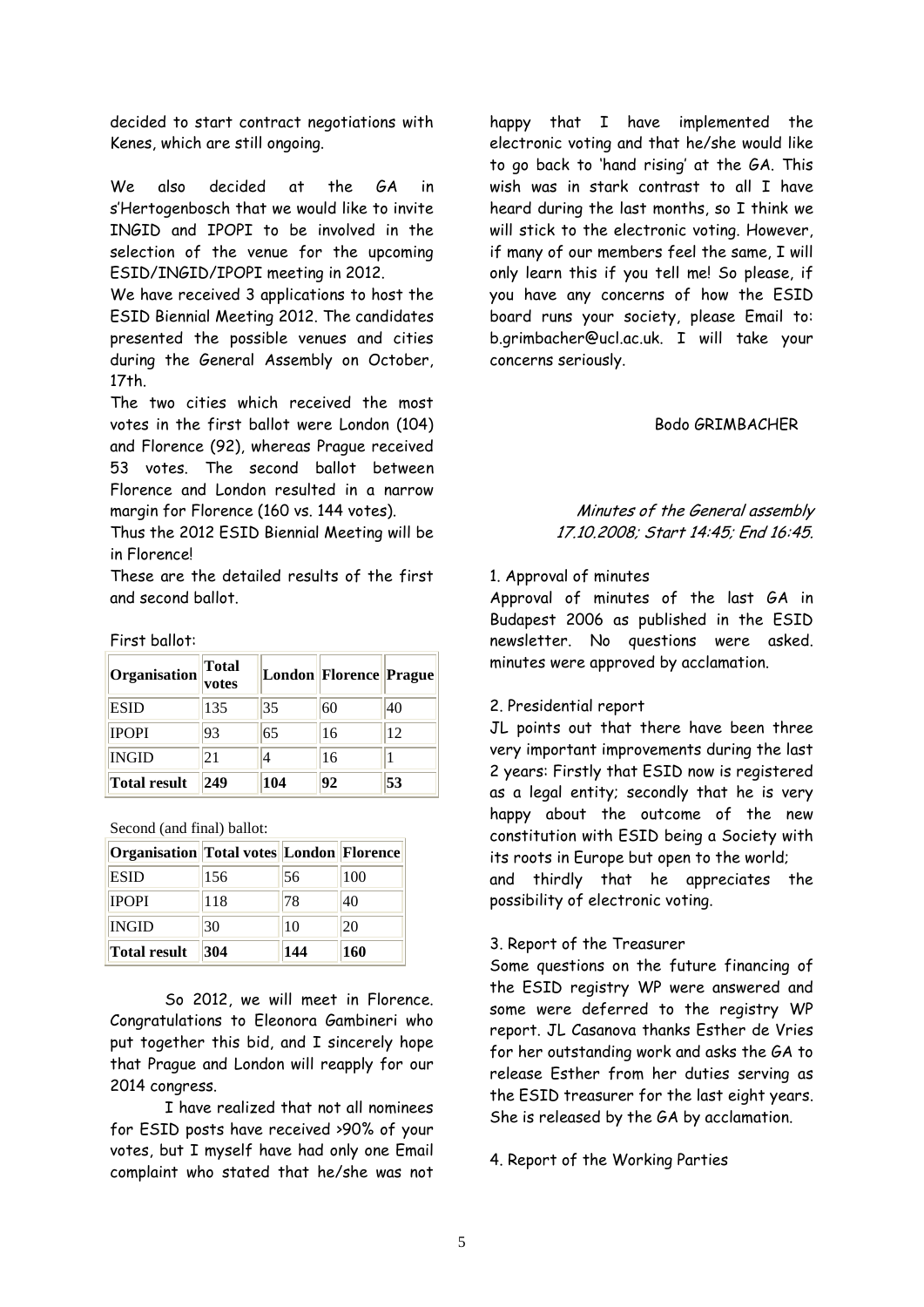see respective sections of the ESID website.

In brief Andrew Cant reported of a successful Summer School in Malaga in 2007 with 60 applicants but only 30 could be accommodated.

Bobby Gaspar reported of the activities of the clinical WP and announces that the next survey will be on the long term outcome of XLP.

Eleonora GAmbineri reported the achievements of the WP over the past 2 years: 1) Improvement of the network: a) implementation of the ESID juniors section on ESID website, with new topics and links. b) ESID Spring School in Prague as platform for ESID juniors to follow up learning progress and to create interactions 2) Take active part in ESID activities: a) some junior members involved in the editorial board of the ESID Newsletter, b) ESID junior representative as part of the faculty of the ESID Summer School in 2007 c) First ESIDjuniors Corner within the 2008 ESID meeting 3) Develop exchange programs: a) 1000 Euro Scholarship for Short term programs (2-4 weeks to learn diagnostic/therapeutic procedures or lab techniques in other countries) awarded to 2 juniors this year b) Travel grants to attend the 2008 ESID Spring School in Prague, the 2008 CIS/FOCIS meeting in Boston and the 2008 ESID meeting.

Gerhard Kindle gave a presentation on the novel reporting features of the ESID registry and that the numbers tripled since 2006, i.e. there are now more than 7250 PID patients registered. Registration, however varies considerably in countries.

Laszlo Marodi gave a presentation of the enormous recent success of his WP with PID meetings all-over Eastern and Central Europe and now also selected cities in Western Europe. There are even more to come in 2008 and a list of meetings planned for 2009 (see attachement).

Naomi Taylor pointed out that recent questions which were addressed were the question of reversions in PID genes, esp in WAS.

5. Report of the Secretary and The new ESID constitution

Bodo Grimbacher asks if there are any comments on the new ESID constitution. The new constitution is ratified by the GA by acclamation.

Bodo explains the difficulties to collect ESID membership fees separate to the ESID congress. Bodo asks the GA to approve that the ESID membership fees 2010/2012 can be collected with the registration of the upcoming ESID meetings. ESID members who cannot come to the biennial meeting can still pay via the ESID website.

Necil Kutukculer accepts to collect the membership fees in 2010 with the registration to the meeting.

A few questions were answered and the GA approves the request with 3 no and 12 abstains.

Bodo also reports to the GA that IPOPI and INGID would be very pleased if they also had a vote in deciding for the upcoming venues for the combined meetings starting 2012. It was clarified that for the upcoming votes, each member shall have one vote. In the end votes will be simply added. The GA approved this request with 0 no and 4 abstains.

6. Presentations of Primary Congress **Organizations** 

Mr. Dan Rivlin form Kenes international, an Israelian company based in Geneva, delivered his presentation and an evaluation of the current three proposed venues for 2012.

He was asked how much Kenes will charge for their services: Association management will be 15.000 per yr. Kenes will get 10% of the ESID congress turnaround, reimbursement of their cost, and an additional profit share if any future congress makes more than 150.000 EUR profit.

Mrs Hanser from CPO Hanser, a German company delivered her presentation. Due to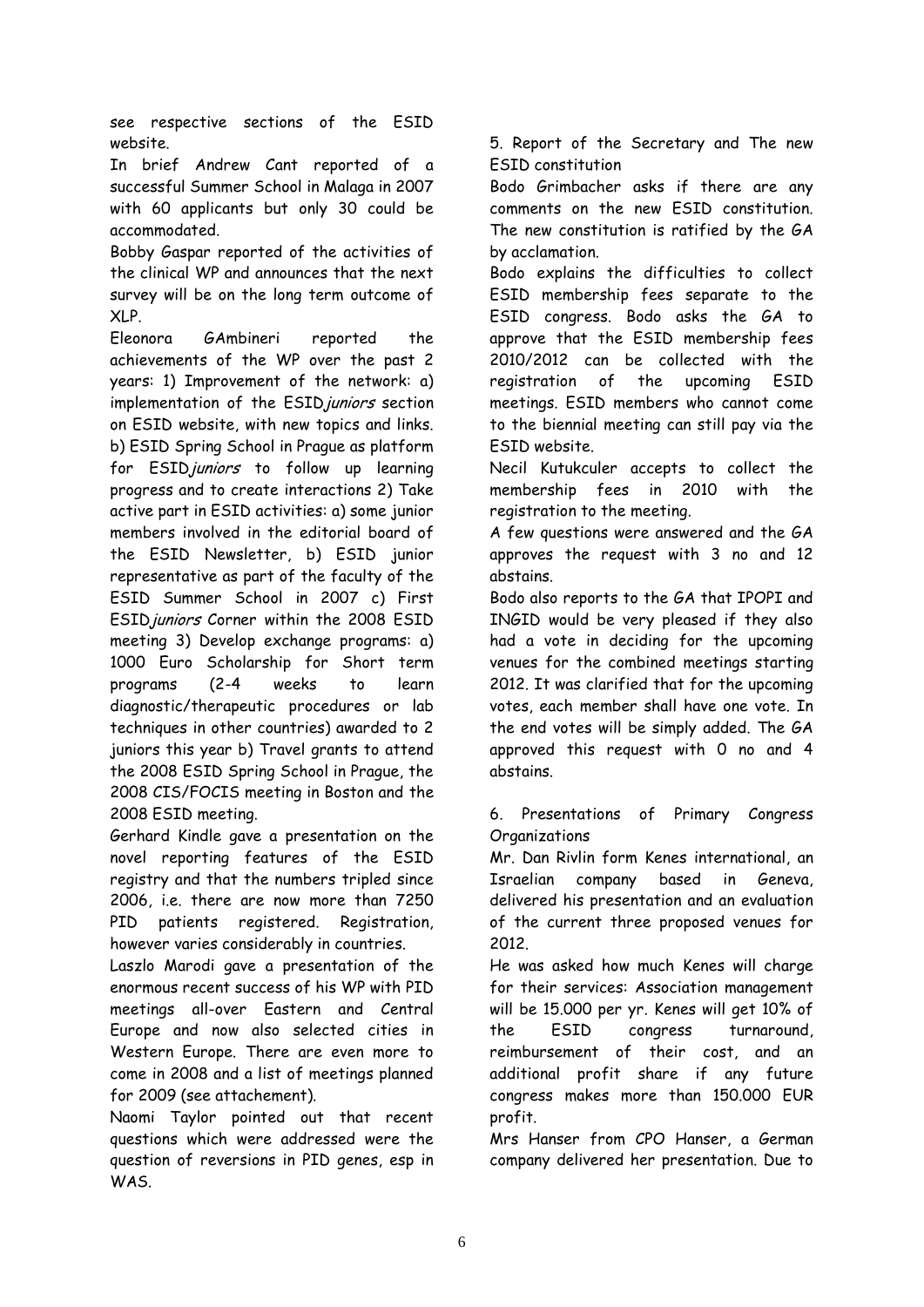the limitation of time no questions could be asked.

#### 7. Results of Board elections

President JL Casanova; President elect Amos Etzioni; Secretary Bodo Grimbacher; Treasurer Eleonora Gambineri; Registry WP Gerhard Kindle; Education WP Andrew Cant; Clinical WP Klaus Warnatz; SCT-BMT WP Bobby Gaspar; PID care in development WP Laszlo Marodi; Genetics WP Naomi Taylor; ESIDjuniors Crina Samarigetean.

|                       |        |     |                | total valid |
|-----------------------|--------|-----|----------------|-------------|
| Candidate             | Yes    |     | No Abstain     | votes       |
| László<br>(143)       | 106    | 13  | 24             | 143         |
| Andrew<br>(142)       | 127    | 4   | 11             | 142         |
| Naomi<br>(134)        | 104    | 7   | 23             | 134         |
| Gerhard<br>(135)      | 110    | 7   | 18             | 135         |
| Bodo (141)<br>$Jean-$ | 116 13 |     | 12             | 141         |
| Laurent               |        |     |                |             |
| (138)<br>Crina        | 101    | 26  | 11             | 138         |
| (136)                 | 114    | 8   | 14             | 136         |
| Bobby<br>(143)        | 134    | 5   | $\overline{4}$ | 143         |
| Klaus<br>(139)        | 121    | 4   | 14             | 139         |
| Eleonora<br>(142)     | 128    | 4   | 10             | 142         |
| Amos (142)            | 111    | 1.5 | 16             | 142         |

Additional members:

Esther deVries (past meeting president); Necil Kutukculer (current meeting president)

#### 8. Varia

Election of two auditors:

Esther de Vries and Anna-Rosa Soresina were elected by acclamation. In the interest of time, any other concerns should be addressed to b.grimbacher@ucl.ac.uk.

# **ESID Constitution**

## **(approved 2008-10-17 by ESID General Assembly)**

## **ESID Constitution**

The forerunner of the European Society for Immunodeficiencies, (hereafter referred to as ESID), was established in September 1983 in Rome, Italy, as an informal group (EGID) interested in sharing experience and developing co-operative studies in the field of immunodeficiency diseases. In the 1990's the number of co-operative teams has risen substantially and this expansion has been commensurate with a growth in the complexity of the organisation, necessitating a clearer definition of its purpose and activities. At the Biennial Meeting in Sitges in 1994 the first constitution of ESID was approved. In 2000 the constitution was revised in Geneva in order to better reflect the evolution of this organisation. In 2008 the Constitution was adapted when official Articles were made up by drawing up a Dutch notarial deed.

#### **§1**

#### **THE EXECUTIVE BOARD**

The Board consists of the President, the Secretary, the Treasurer, the chairpersons of all Working Parties. Each term of office is 2 years for the President, Secretary and chairpersons of all Working Parties, renewable at the next Biennial meeting, but limited to 2 terms (4 years) only. The Treasurer can serve 4 terms (8 years). The President-Elect is elected at the General Assembly two years prior to office, the President of a Biennial Meeting is elected at the General Assembly during the Biennial Meeting four years before the Biennial Meeting he/she will organise. The Past-President is part of the Board for two years after his/her presidency, the President-Elect for two years before his/her presidency, the president of the Biennial Meeting from the two years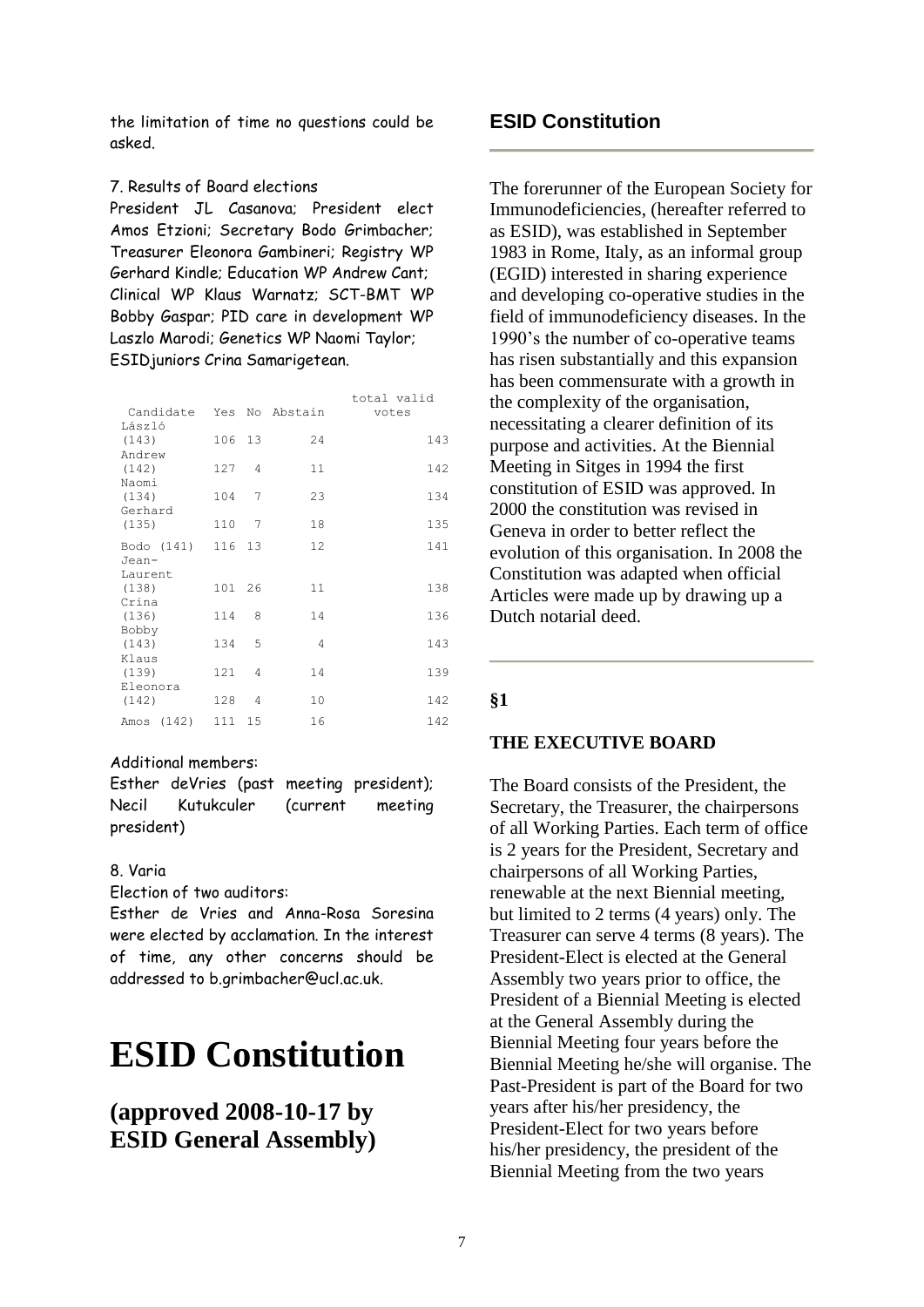before to the two years after the Biennial meeting that he/she is organising.

Decisions are taken by a majority vote. The President has the deciding vote, if the vote is otherwise tied. The Board should meet at least once a year.

ESID Board members must be full members of ESID. They may be citizens from any country, but need to work in Europe for the time of his/her service.

All ESID Board members shall declare any financial or other possible conflict of interest to the ESID board in writing.

#### **§2**

#### **THE GENERAL ASSEMBLY**

The General Assembly is open to all members of ESID and to the President and the Board of the International Patient Organization for Primary Immunodeficiencies (IPOPI) and the International Nursing Group for Immunodeficiencies (INGID). It normally takes place at the time of the Biennial ESID Meeting. It is chaired by the President and includes the Presidential report, the Secretary´s report, the Treasurer´s report and any other business. The agenda for the meeting is made available over the internet, mailed, and/or published in the ESID Newsletter at least one month in advance.

All ESID officers will be elected by electronic voting on the protected part of the ESID website. Votes may only be casted by electronic voting. The poll will open one month prior to the General Assembly and will close at the day preceeding the day of the General Assembly at 12:00 noon (Central European Time). To facititate this, at least three months prior to the poll, the Board will encourage ESID members to consider their candidature for available posts. This is

primarily the responsibility of the Secretary. At least one month prior to the meeting, available candidates will present themselves to the ESID members in the ESID Newsletter and/or on the ESID website.

Either during the General Assembly or by electronic voting the ESID full members also have the following obligations: To elect the president and the location of the Biennial Meeting; To decide on the biennial fee for membership of ESID as proposed by the Board; To either agree or disagree with policy decisions as proposed by the Board; To make proposals as to starting/discontinuing activities of the Society; To decide about amendments to the Articles, the Constitution and dissolution of the Society (see also §13).

#### **§3**

#### **ESID MEMBERS**

ESID members may be citizens of any country, working anywhere in the world, however, they shall be MDs, PhDs (biology), Veterinarians, Pharmacists, Dentists, or graduate students in any of these fields, or PhDs of other fields and corresponding graduate students. ESID full and associate members can participate in co-operative ESID and ESID related EU/Biomedicine studies; they can enter reports on immunodeficiency diseases and patients into the ESID registries; they are entitled to a password to enable them to enter the restricted part of the ESID website. All members are entitled to receive ESID Newsletters and regular information about meetings, co-operative studies and results of ESID research projects, ESID summer schools etc.;

The ESID Board has the right to expel an ESID member (e.g. due to malpractice in science) by a two-thirds majority vote.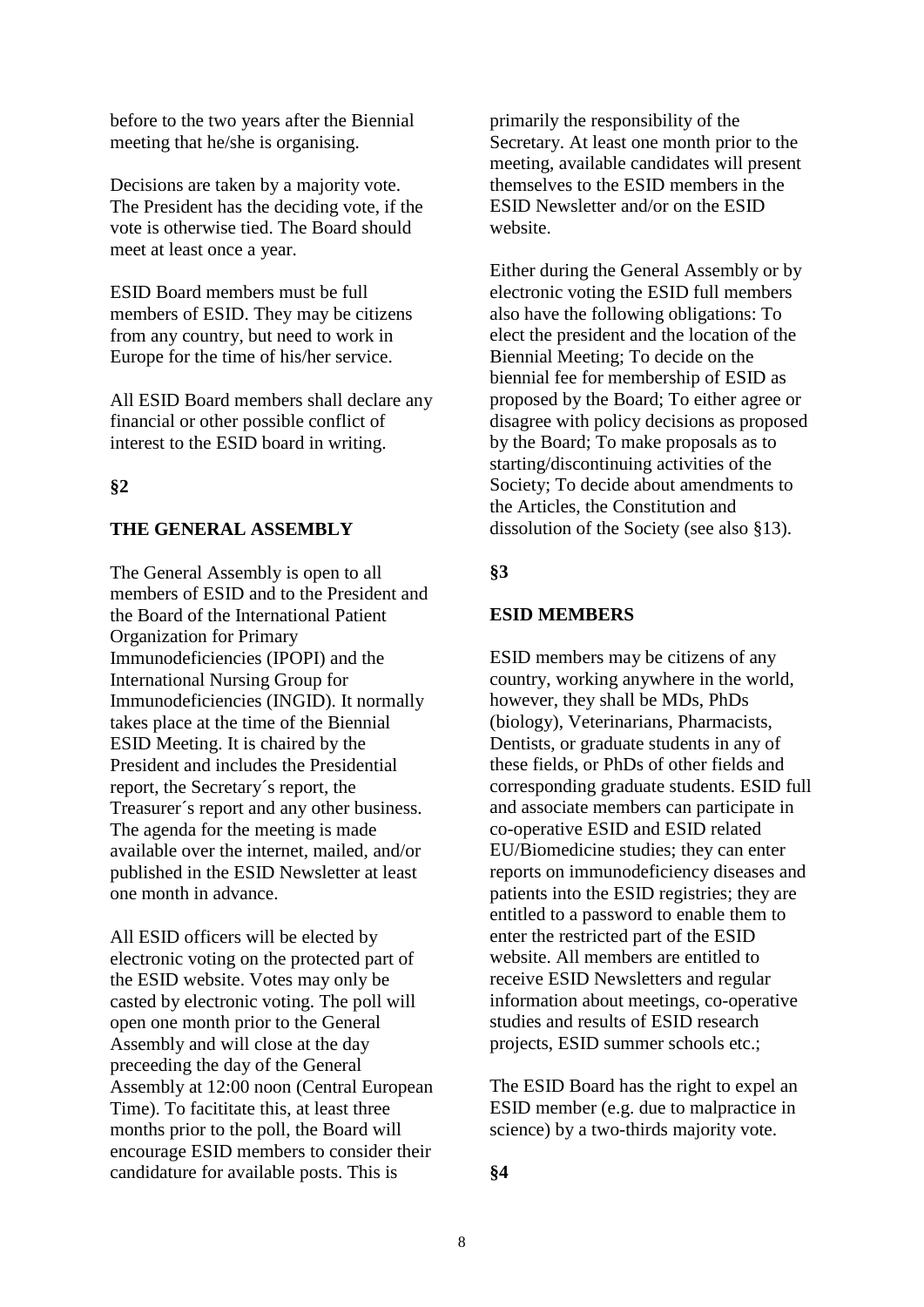#### **WORKING PARTIES**

The Board takes the initiative to establish and close Working Parties. Each Working Party is headed by a chairperson who becomes a member of the Board. Seven Working Parties (Clinical, Genetics, Registries, SC Transplantation&Gene Therapy, Juniors, Education and PID care in development) are presently operating within ESID, but more can be established if and when required. The Chairperson of each Working Party is elected by electronic voting by all ESID full members every two years and may stand for one reelection. The Chairpersons of the Working Parties must be full members of ESID. They may be citizens from any country, but need to work in Europe for time of his/her service. The substructure of the Working Party is determined by the Chairperson. The Working Party Chairpersons give an annual report to the Board on Working Party activities and publications and a biennial report to the General Assembly. The Chairpersons of the Working Parties shall declare any financial or other possible conflict of interest to the ESID board in writing.

#### **§5**

#### **DEFINITION OF EUROPE**

For the ESID Europe shall be defined as: all countries of the European Union plus Iceland, Norway, Switzerland, Serbia, Bosnia, Montenegro, Croatia, Albania, Macedonia, Andorra, Monaco, Lichtenstein, Ukraine, Belarus, Russia, Moldavia, Turkey, and Israel.

#### **§6**

#### **THE PRESIDENT**

The President shall be a full member of ESID of at least two years standing. He/she may be a citizen from any country, but needs to work in Europe for time of his/her

service. He/she is elected by electronic voting by all ESID full members, and serves for two years. The President may stand for one re-election. He/she may thus serve for a maximum period of 4 years. The President serves as President-Elect for two years before becoming President. The President promotes the activities of ESID. These include fund raising, co-ordination of Working Party activities, giving guidelines to the organisers of the Biennial Meeting, and in negotiations with other organisations.

#### **§7**

#### **THE SECRETARY**

The secretary is elected for two years. He/she must be a full member of ESID. He/she may be a citizen from any country, but needs to work in Europe for time of his/her service. He/she may stand for one re-election. The secretary writes the annual business plan with the executive officers, organises board meetings, agendas, keeps and circulates the minutes, chases up the reports for the General Assembly meetings, writes the agenda and minutes and circulates these to the members through the ESID Newsletter and ESID website.

#### **§8**

#### **THE TREASURER**

The Treasurer is elected for a period of two years which is renewable three times. He/she must be a full member of ESID. He/she may be a citizen from any country, but needs to work in Europe for time of his/her service. He/she may thus serve for a maximum period of 8 years. He/she collects the two-yearly membership fee and accounts for the use of the funds for ESID purposes. He/she is also responsible for fundraising and maintaining the finances to support the infrastructure of ESID.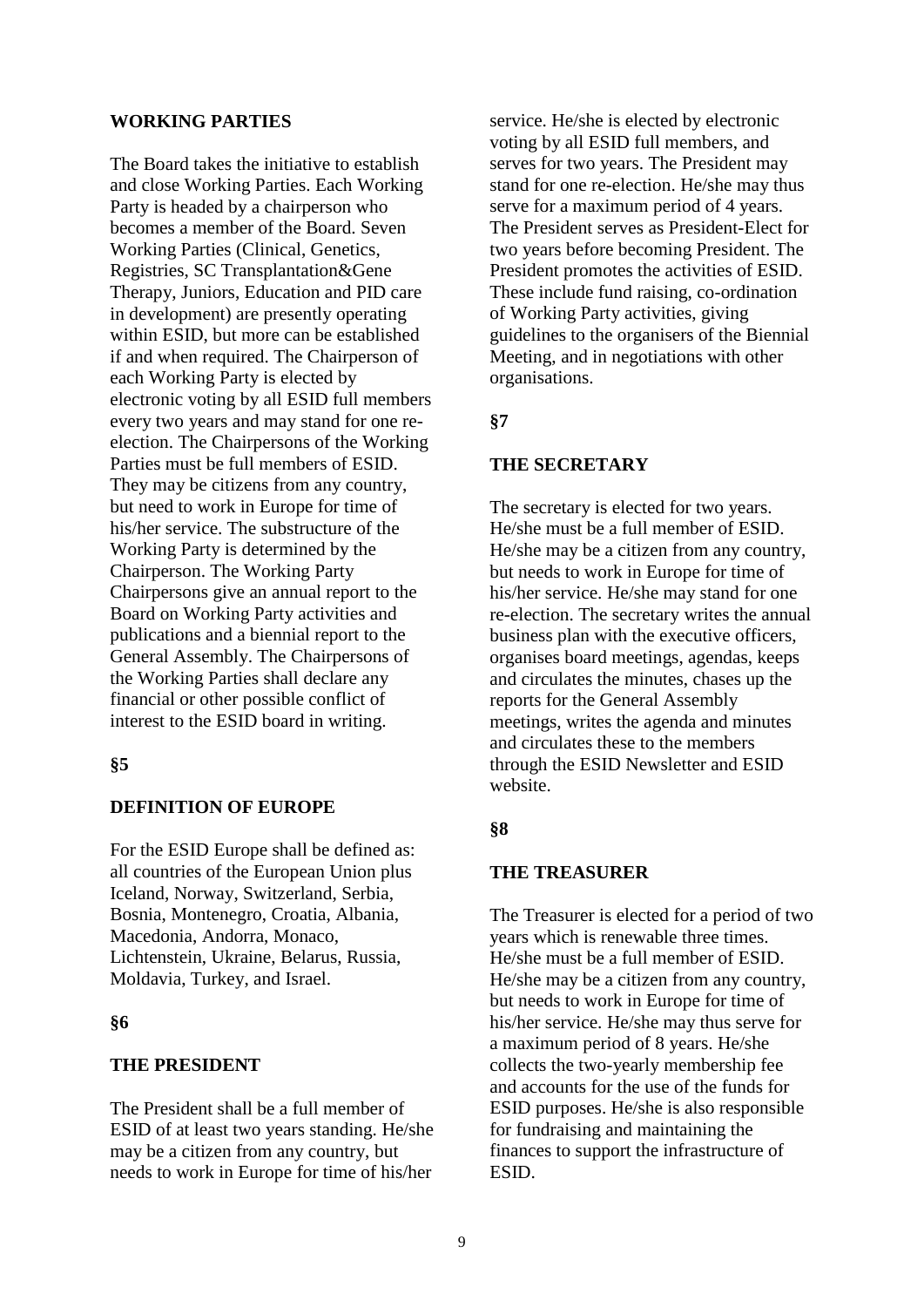#### **INFORMAL NETWORKS**

ESID encourages the formation of informal national networks among its members to locally promote the aims of ESID. The chairman/ co-ordinator of such a network (presumably elected for a limited time period) would have an advisory function to the Board. They will promote the interaction between ESID and National Immunology and Clinical Immunology Societies or Groups.

#### **§10**

#### **MEMBERSHIP FEE**

Each member pays a two-yearly membership fee to ESID which is fixed by electronic voting of all ESID full members during the month preceeding the General Assembly after proposal by the Board. The fee can be reduced by the Board in particular circumstances on request. In addition, the Board has the discretionary power to identify exceptional circumstances and modify the fee for some countries. Members under 35years of age pay a reduced membership fee (50% of the full fee).

#### **§11**

#### **BIENNIAL MEETING**

Meetings of ESID take place once every two years. The President and the location of the Biennial Meeting is decided by electronic voting of all ESID full members during the month preceeding the General Assembly upon proposal by the Board or members. The local host must be a full member of ESID. The ESID meeting is organized by a local steering committee in close collaboration with a congress organizing company. The scientific content of the meeting is proposed by a scientific committee. This scientific committee is

suggested by the congress president but approved by the ESID board. The ESID board needs to approve the scientific content of the meeting. In case of a dispute, the ESID board will have the final say.

#### **§12**

#### **USE OF ESID FUNDS**

ESID funds consist of subscription fees and of funds raised from public organisations, charities and pharmaceutical companies.

ESID funds can be used for the following purposes:

- 1. Funding studies on co-operative European data of immunodeficiency diseases.
- 2. Funding activities of the Working Parties, e.g. reasonable travel expenses to Working Party meetings taking place outside the Biennial Meeting.
- 3. Funding the dissemination of information by the Secretary to members of the Group.
- 4. Funding of other administrative costs considered necessary by the Board.
- 5. Maintaining the ESID online Registry.
- 6. Maintaining the ESID website.
- 7. Organising the biennial ESID Summer Schools, and biennial ESID Educational Days.
- 8. Publication of the ESID Newsletter and Supplements.

#### **§13**

#### **CHANGING THE CONSTITUTION**

Amendments to and changes of the Constitution are made by electronic voting by all ESID full members with a two-thirds majority vote. Notice of the intention to change the Constitution shall be made available to all members at least 4 weeks before the relevant business meeting of the General Assembly.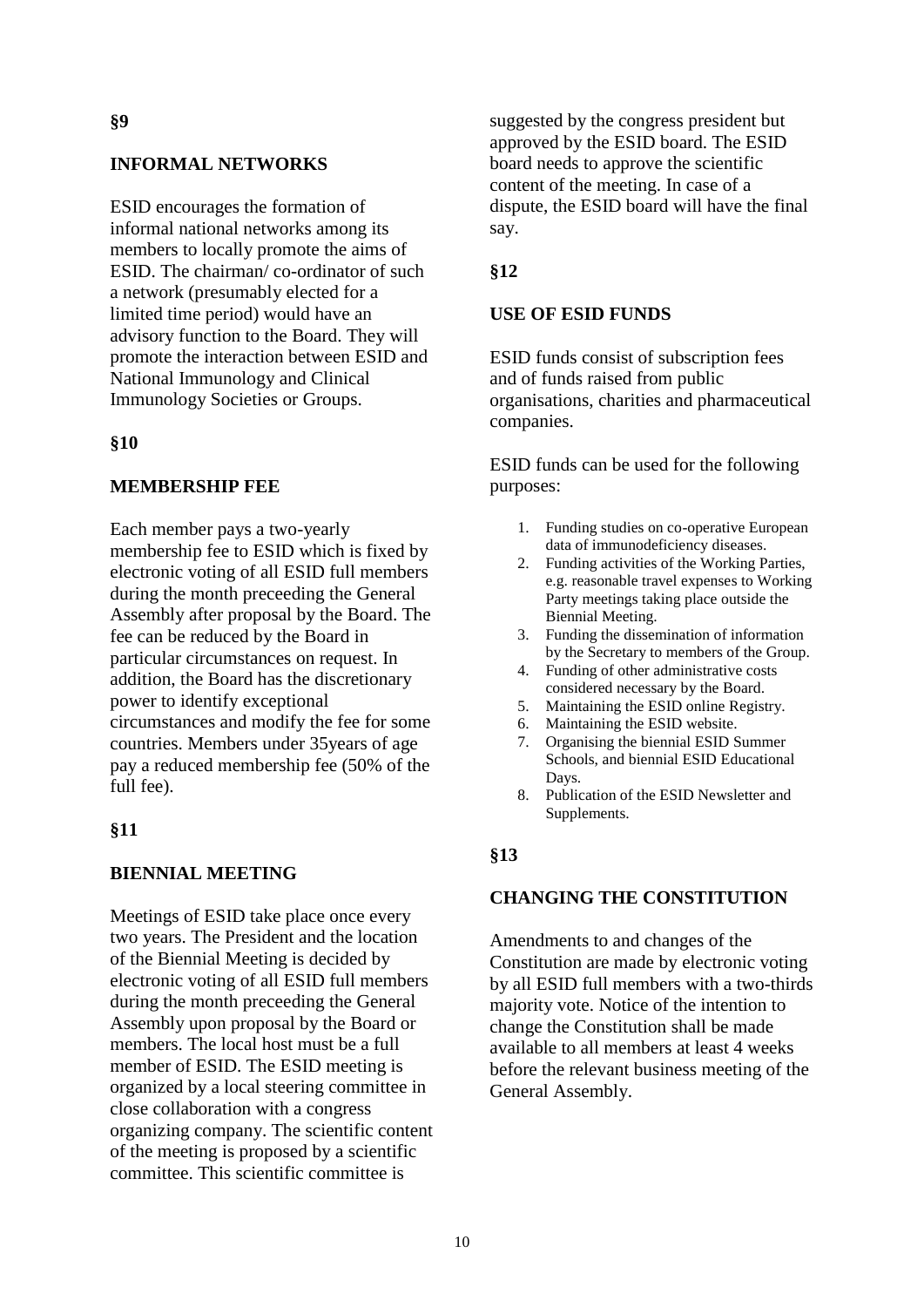# News & Views

"BCG infection in SCID patients Interest Group: Post-vaccinal BCG infection in SCID patients/ International survey diagnosis and treatment policies"

Dear Colleagues,

Even though BCG vaccination is strongly discouraged in most PID patients, almost 5-out-of-6 newborns worldwide are still BCG-vaccinated shortly after birth\* (\*data based on worldwide SCID incidence, WHO immunization coverage with BCG at birth, and WHO worldwide fertility rates).

This preventable complication is the usual picture most immunologists working away from North America, Western Europe and Australia have to face at SCID diagnosis. On the other hand, the lack of information and standardization regarding Diagnosis, Treatment, Risk factors, and Outcome of this preventable complication makes the management of these patients more difficult.

The aim of this questionnaire is to gather all the available information and experience regarding post-vaccinal Bacille Calmette-Guérin (BCG) infection in SCID patients.

Please, download the questionnaire from:http://www.garrahan.gov.ar/docs/SCI D%20BCG%20survey%20Sept%202008.xls and send your responses to: bcg.scid@yahoo.com. If you have any doubts or comments, please do not hesitate to contact us. Thanks a lot for your cooperation!

Sergio D. ROSENZWEIG srosenzweig@garrahan.gov.ar Benedicte NEVEN benedicte.neven@nck.aphp.fr Graham DAVIES DAVIEG1@gosh.nhs.uk> Nima REZAEI rezaei\_nima@yahoo.com

## J Project Meetings in 2008 (No. 23 to 27)



- Ukraine (Odessa); Lyudmila Chernyshova; Apr 12-13; chernyshova@ukr.net. - Bulgaria (Sunny Beach); Elissaveta Naumova; May 22-23; immun@sun.medun.acad.bg. Guergana Stoyanova; gal\_ps@yahoo.co.uk. - Bosnia-Herzegovina (Sarajevo); Velma Mulaosmanovic; Oct 10-11. velmamulaosmanovic@hotmail.com - Republic of Moldova (Chisinau); Lyudmila Cerempei; Oct 31-Nov 1; lcerempei@rambler.ru - Latvia (Riga); Tatjana Prokofjeva; Nov 27- 28; monja@balticom.lv

## Early diagnosis and therapy for Primary immunodeficiency diseases. J-project meeting Oct 10-11, 2008, Sarajevo, Bosnia and Herzegovina

On October 10-11, 2008, the J Project Primary Immunodeficiency Diseases (PID) awareness meeting was held in Sarajevo, Bosnia and Herzegovina. The meeting was organised by the recently founded Department of Allergology, Rheumatology and Clinical Immunology of the Children's Hospital, University Clinical Center Sarajevo in collaboration with the East-Central-European Infectious and Paediatric Immunology (ECE-IPI) Center for Training and Research and PID Care in Development Working Party of the European Society for Immunodeficiencies. For the first time, to my best knowledge, we had PID meeting in B&H. The meeting was attended by participants from several countries Slovenia, Switzerland, Hungary, Serbia and Bosnia and Herzegovina.

The J Project Meeting in Sarajevo, was entitled like the previous one held in November 2007 in Ljubljana, Slovenia: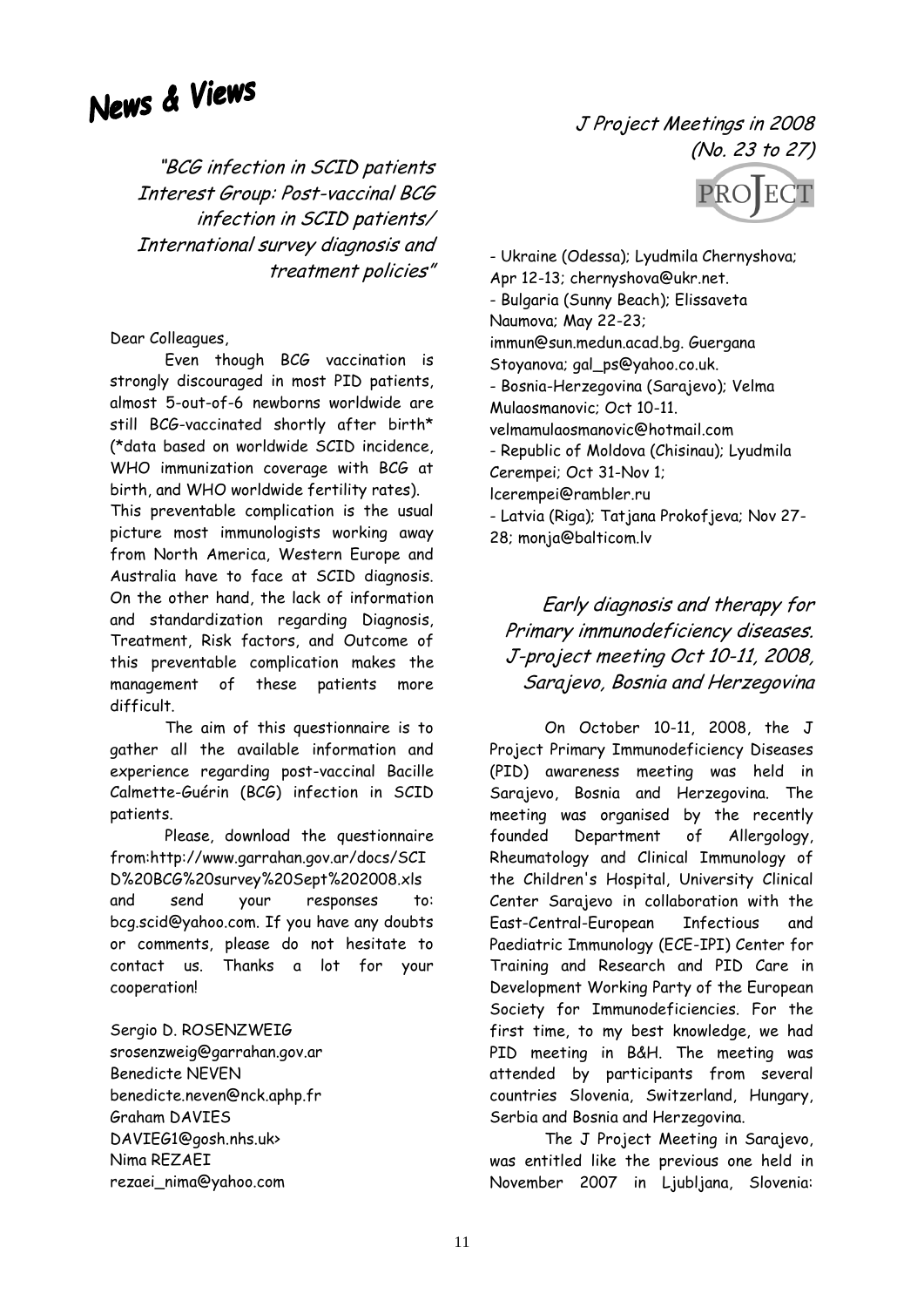"Early Diagnosis and Treatment of Primary Immunodeficiency Diseases". The keynote speaker was Prof. Dr Reinhard Seger from the University Children's Hospital Zürich, Switzerland who presented an excellent overview of current progress in bone marrow transplantation and gene therapy for PID. Prof. L. Marodi (Hungary) gave interesting overview of J Project achievements and current concepts. In addition, a number of invited and local speakers presented and discussed specific aspects of PID. So, we would like to thank our distinguished invited speakers, including Prof. L. Marodi (Hungary), Dr T.Avčin (Slovenia) and Dr S.Pašić (Serbia). The official language of the J Project Meeting in Sarajevo was English and Bosnian/Croatian/Serbian in order to foster discussions among participants from different countries and local ones.

Scientific programme was divided in sessions as follows :1) Early recognition of PID; 2)Assesment of PID, 3) Treatment of PID; 4) PID syndromes I, 5) PID syndromes II. Aims of meeting were to increase public awareness, to increase and broaden knowledge of PID, to establish professional collaboration with other centers, to facilitate early diagnosis and treatment, to incourage establishement of patient suport group and the main aim was to improve patient care. Desired concept of the meeting was completelly fullfiled - collegial discussion in friendly athomsphere about certain and suspected diagnosis of PID patients and best therapy, emphasising Education, Sociability and Interaction for all. Main problems that we in B&H are facing with, were well and easily defined : proffesional education (all levels), underdiagnosed PID patients and laboratory facilities. In particular, the J project Meeting provided an initiative to establish the B&H multidisciplinary team for PID. Moreover, the J project Meeting in Sarajevo provided and excellent opportunity to promote international collaboration in the field of PID among Central and South-Eastern European countries.

The scientific and social program of the meeting was rated as highly sucessful and we would like to thank all participants for their contribution as well as our sponsors ECE-IPI, Alkaloid, Roche, Unifarm, Medis, Pfizer for their support. In addition, we would like to thank Prof. Senka Dinarević, Director of the Children's Hospital Sarajevo, Prof. Laszlo Marodi, Chair of the ECE-IPI Center for Training and Research for their continuous support and help with the organisation of the meeting. Special thanks to Doc Dr Tadej Avčin, Children's Hospital Ljubljana for all his support, for making us scientifically impressed with Primary Immunodeficiency Disease World and for sharing knowledge with us.

There is clear hope and best wishes that patients with PID will have brighter future.

#### Velma MULAOSMANOVIC

New Text in Primary Immunodeficiency Diseases



Primary Immunodeficiency Diseases: Definition, Diagnosis, and Management. Rezaei, Nima; Aghamohammadi, Asghar; Notarangelo, Luigi D. (Eds.). Springer-Verlag Berlin and Heidelberg GmbH & Co. K. August 2008, XXVIII, 358 p. 55 illus., 41 in color., Softcover. ISBN: 978-3-540-78537-8 http://www.springer.com/978-3-540- 78537-8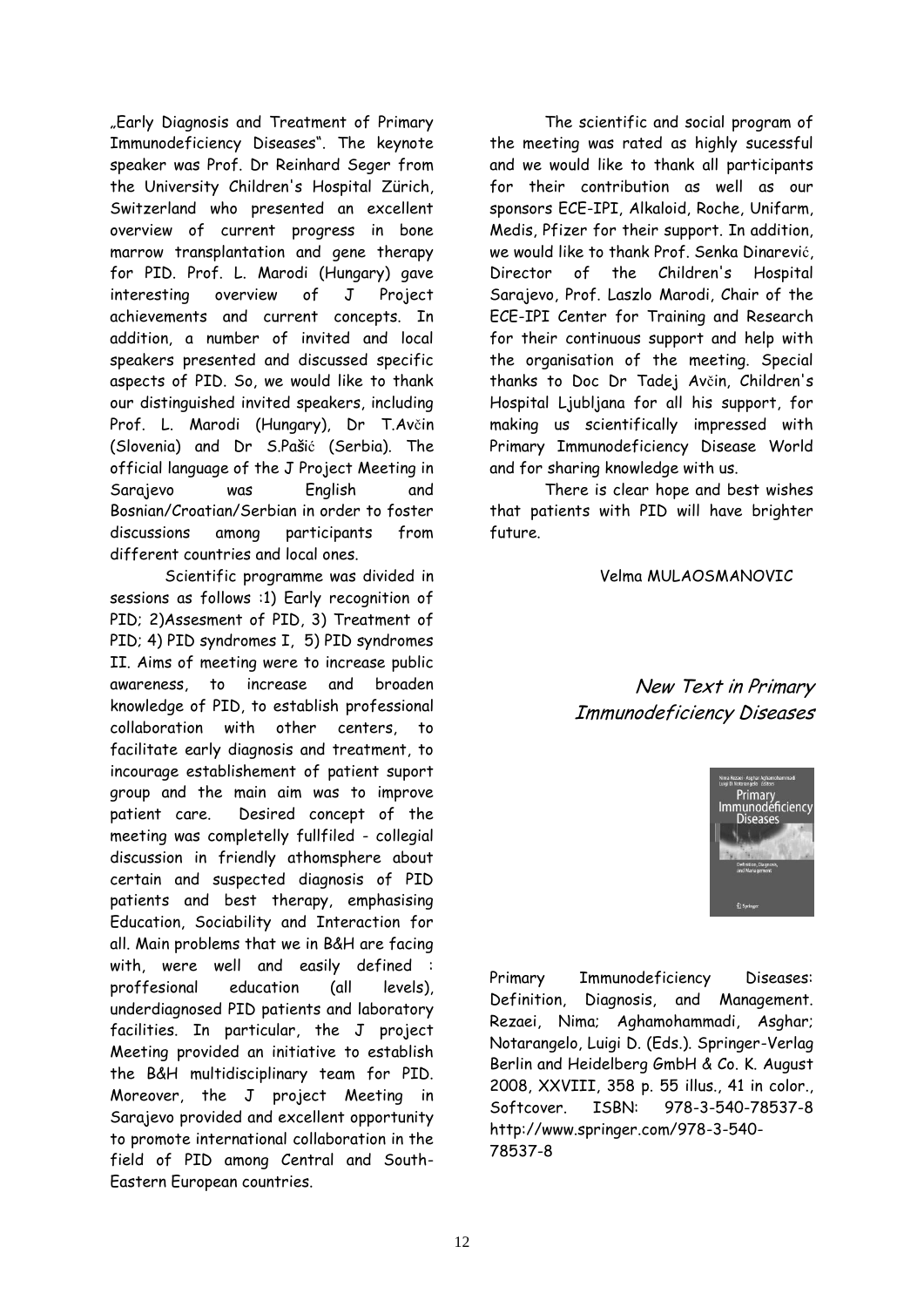We are pleased to introduce the new text in primary immunodeficiency diseases (PID), which has recently been published by Springer.

As all ESID members know, more than 150 different forms of PID are now known. Our understanding about PID is rapidly improving, and this may facilitate the accuracy of diagnosis and efficiency of management.

This book is an attempt to gather the most recent advances in this field, and tries to provide a concise and structured review of hitherto known PID. Although the ultimate orientation of the book is toward practical diagnosis and management, the pathophysiology of diseases is also discussed. For this purpose, this book consists of 11 chapters as follow:

- Chapter 1: An introduction on primary immunodeficiency diseases. Nima Rezaei, Francisco A. Bonilla, Kathleen E. Sullivan, Esther de Vries, and Jordan S. Orange

- Chapter 2: Combined T- and B-cell immunodeficiencies. Françoise Le Deist, Despina Moshous, Steven J. Howe, Amit Nahum, Fotini D. Kavadas, Elana Lavine, Chaim M. Roifman, and Alain Fischer

- Chapter 3: Predominantly antibody deficiencies. Asghar Aghamohammadi, Vassilios Lougaris, Alessandro Plebani, Toshio Miyawaki, Anne Durandy, and Lennart Hammarström

- Chapter 4: Phagocytes Defects. Uwe Wintergerst, Sergio D. Rosenzweig, Mario Abinun, Harry L. Malech, Steven M. Holland, and Nima Rezaei

- Chapter 5: Genetic Disorders of Immune Regulation. Carsten Speckmann, Jan Rohr, and Stephan Ehl

- Chapter 6: Defects in innate immunity: receptors and signaling components. Nima Parvaneh, Joachim Roesler, Steven M. Holland, and Tim Niehues

- Chapter 7: Autoinflammatory disorders. Stephan Berg and Anders Fasth

- Chapter 8: Complement deficiencies. Maryam Mahmoudi, Tom Eirik Mollnes, Taco W. Kuijpers, and Dirk Roos

Chapter 9: Other well-defined immunodeficiencies. Mehdi Yeganeh, Eleonora Gambineri, Kamran Abolmaali, Banafshe Tamizifar, and Teresa Español

Chapter 10: Syndromic Immunodeficiencies. Jeffrey E. Ming and E. Richard Stiehm

Chapter 11: Treatment of primary immunodeficiency diseases. Hale Yarmohammadi and Charlotte Cunningham-Rundles

The first chapter gives an overview on PID and presents a classification of these disorders.

In chapters 2-9, definition, etiology, clinical manifestations, diagnosis, and management of each disease are discussed separately. Syndromic immunodeficiencies are briefly presented in chapter 10, whilst some of them are explained in greater detail in other chapters. Although management of the various forms of PID is discussed in chapters 2-9, the global therapeutic approach to common PID represents the focus of discussion in chapter 11.

The book is the result of valuable contributions from more than 40 senior and junior scientists in this field from more than 30 universities worldwide. We would like to acknowledge the expertise of all contributors, for generously giving their time and considerable effort in preparing their respective chapters. We are also grateful to Springer for giving us the opportunity to publish this book.

We hope that this book will be comprehensible, cogent, and manageable for physicians and nurses, who wish to learn more about primary immunodeficiency diseases. Moreover, it is our hope that the book will represent a useful resource for doctors in training as well as for specialists in clinical decision-making and treatment planning.

> Nima REZAEI Asghar AGHAMOHAMMADI Luigi NOTARANGELO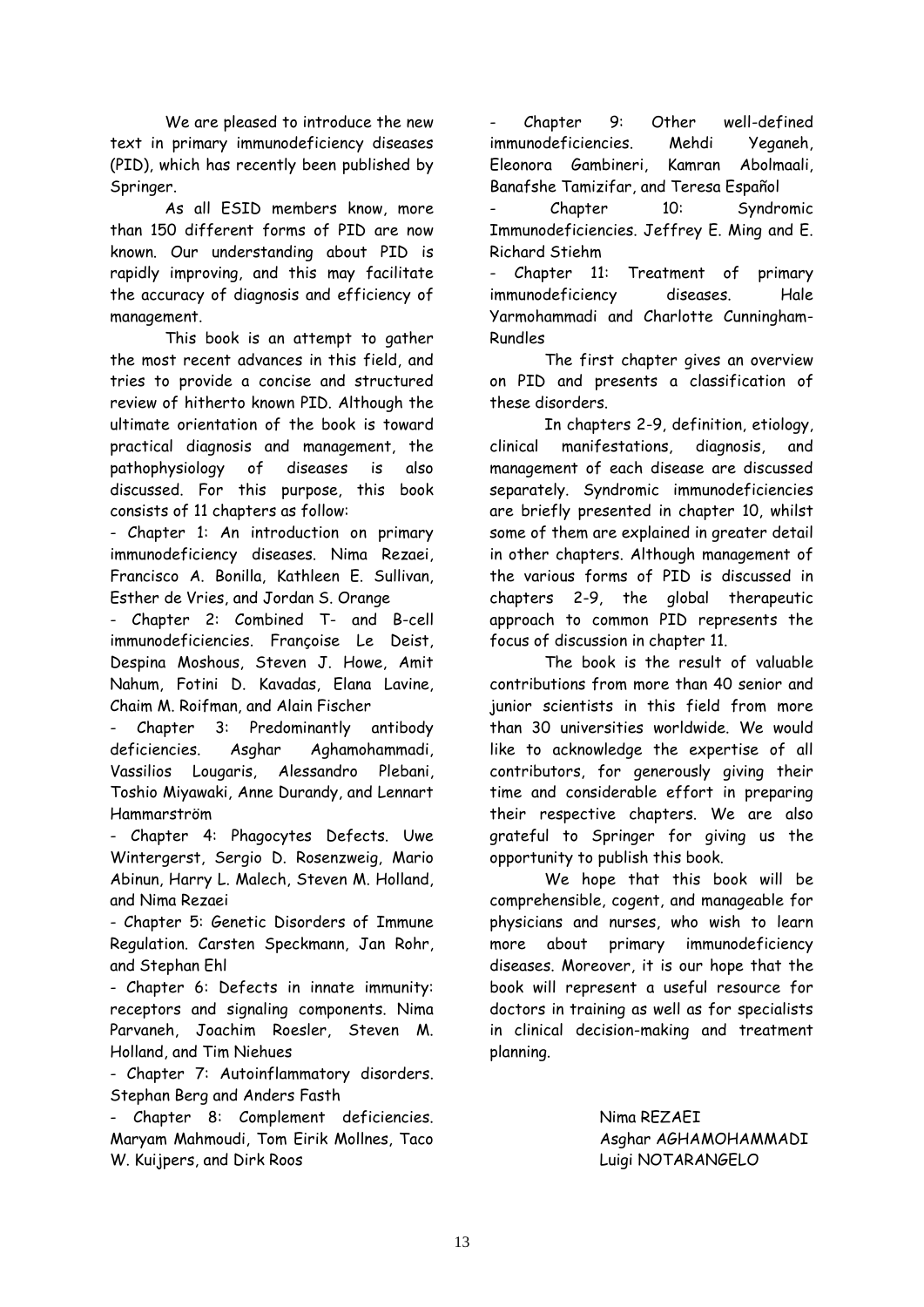## ESID Junior Educational Grant

I am a Paediatric Immunologist from Russia and am writing to thank ESID for their kind support in giving me the Educational Grant to support my time in Newcastle, for which I am very grateful.

My interest in immunology started in 1997, when I was a third year student at the Russian Medical University in Moscow; I read immunology books, which kindled my interest in primary immunodeficiency.

In 1999, when I was a final year student, I visited the children"s immunology department in the Institute of immunology, and took part in a European research project about the randomized use of steroids in treating young children with asthma. In that department I spent my first year of postgraduate education, treating patients with primary immunodeficiency and allergy.

In 2001 I started my training in the Clinical immunology department, at the Russian Clinical Children"s Hospital. As a scientist and later as a doctor. During this time I treated patients with a different form of primary immunodeficiency, SLE and JRA. My main interest is in the treatment of patients with SCID. In 2003 I was a Participant of the ESID Summer School in Portugal and I have also attended the ESID spring meeting in Prague. Several times I have attended several Russian immunology conferences. I have published in Russian journals.

At the end of 2007 year I decided my main interest was in BMT for primary immunodeficiency. I would like to continue my work in this field in Russia. To gain wider experience, I sought training at the BMT unit in Newcastle upon Tyne, UK.

From January - July 2008 I had a clinical attachment with Professor Andrew Cant and his clinical team on the Peadiatric immunology and infection disease unit. I had the opportunity to see many unique patients, and manage complex SCID and other primary immunodeficiency patients as well as patients with complex autoimmunity undergoing HSCT, including mismatched HSCT and umbilical cord blood stem cell transplantation. I was involved in selecting appropriate chemotherapy conditioning regimens for PID patients and managing complications post HSCT such as graft versus host disease, pneumonitis, and severe viral re-activation.

I have also gained experience in the pre-transplant management and discharge planning of these patients, and saw them in the follow up clinic. An important part of the training involves a weekly multidisciplinary ward round with BMT physicians, nurses, a gastroenterologist, virologist and microbiologist as well as the social worker. I have also been involved in multidisciplinary training rounds discussing diagnosis and management of these complex patients.

I was able to perform an audit of outcome of ADA-SCID patients post HSCT, and helped in a study analyzing the nutritional requiment of BMT patients.

I was able to attend the inaugral symposium of the Centre for Immunodeficiency in London in May 2008, and learnt about the pathogenesis of Crohn"s disease, the genetic causes of the HyperIgE syndrome and HLH. (I also had the opportunity to see some of the beautiful countryside in the North East of England.)

This training was extremely important for me to take back to Russia. I hope to implement some of the things I have learnt, to improve care for these patients in a country with an emerging PID practice. I am so thankful to professor Andrew Cant and his medical team, and other staff in the BMT unit, who taught me, helped me in my training and made me very welcome.

Anna YURASOVA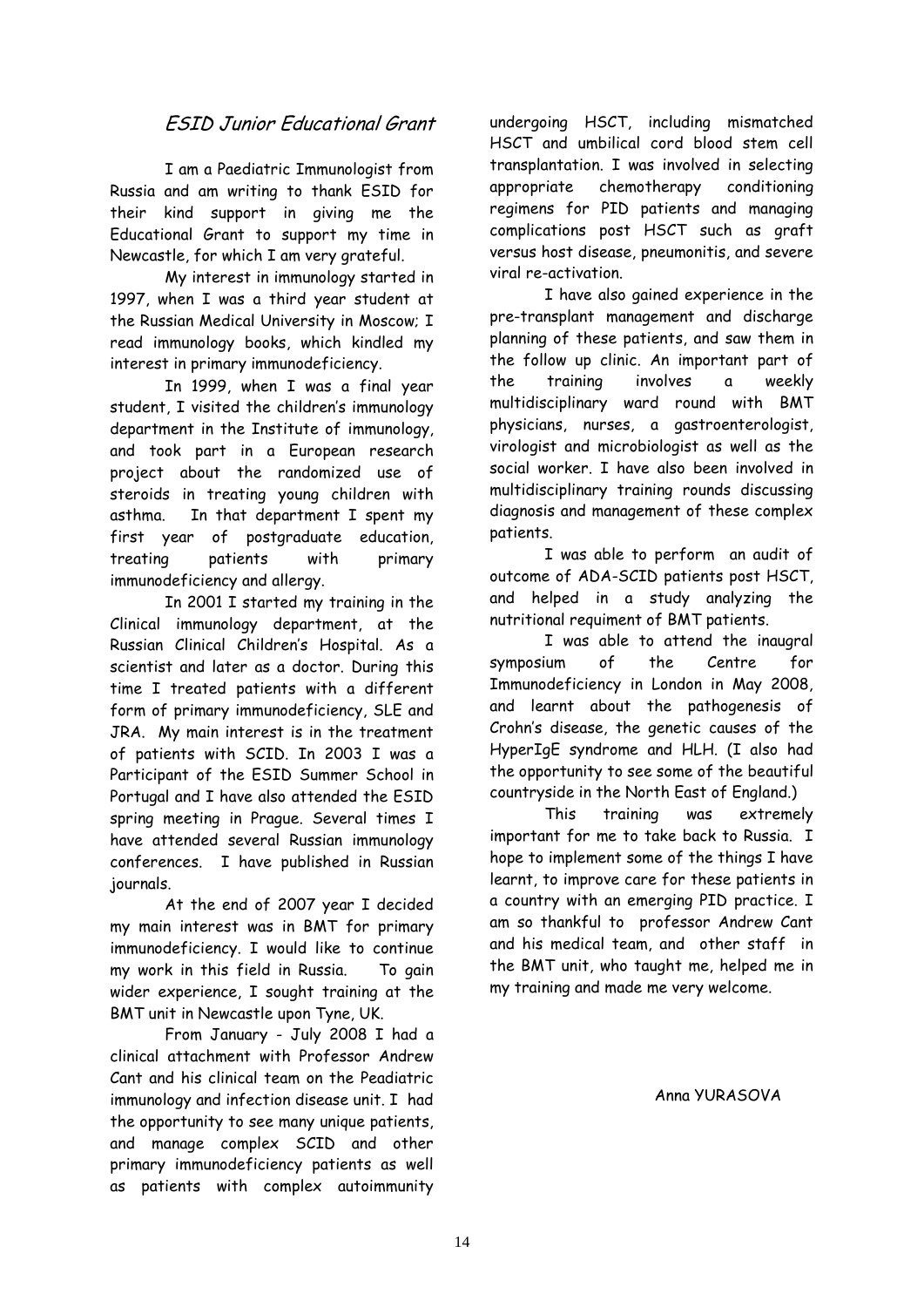## Registries Working Party

The ESID Meeting in "s-Hertogenbosch was a good opportunity for us to meet many of the researchers and study nurses participating in the ESID Database project. In addition, we exchanged ideas with representatives from other registries (e.g. Japan, Australia, "Eurofever" registry). We also held a workshop on the opportunities that the ESID Database offers to PID researchers and would like to thank all those who attended for the lively discussion.

The meeting has certainly given the project fresh impetus and we have received loads of emails following the meeting. For example, we received specifications for autoinflammatory syndromes which is a disease field added to PID only recently. We are also currently setting up additional subregistries for primary antibody deficiencies as part of the EURO-PADnet project. Any researcher who is interested in conducting research on cohorts in the ESID Database is welcome to contact us at registry@esid.org

The total number of patients in the ESID Database as of the editorial deadline for this newsletter (November 14th, 2008) is 7"401, which means an increase of almost 1"000 patients since the last newsletter (June 2008: 6"422). Of these, France by far contributes the largest share with 2"804 patients, followed by Turkey with 1"146 and the United Kingdom with 932 patients.

Further routinely updated statistical information on categories, diseases and age distribution as well as numbers on Igreplacement are available at www.esid.org/statistics.php.

#### Gerhard KINDLE

## SCT and GT Working Party

Dear Friends and Colleagues, thank you for supporting my application as Chair of the BMT and GT working party. I am extremely grateful for your support and hope that over the next few years we can continue to increase research and education in the field of transplant and gene therapy for severe immunodeficiencies. I am also Ghair of the Inborn Errors Working Party of EBMT and this now allows the activities of both working parties to be combined, which to many of us in the field makes a lot of sense.

First let me say that I would really encourage you to be as active as possible in the working party. There are many questions that need to be answered and many studies that need to be done and we need enthusiastic individuals to coordinate and run these studies. We have within the ESID BMT community an enormous opportunity to lead and inform the field as indeed we have done so over the last two decades. The collaborative instinct within ESID is very strong and there remains a desire to answer questions on transplant outcome by pooling our data together. Over the years many papers have been published but as our experience and insight into these conditions grows, we come across more questions that need to be answered! So I would really encourage you to come with ideas for future studies and I will see whether we can effectively take these forward.

As a start to this, I will remind you of a study that I talked of previously that originated when I was head of the Clinical WP. We wanted to look at the outcome of XLP including the mode of presentation and outcome after HSCT. This study is ongoing and you can find an electronic version of the questionnaire on the BMT and GT WP section of the ESID website. This rare disease presents in many ways and we have little data on the outcome after transplant. If you have treated a patient, I would urge you to fill in and send us the questionnaire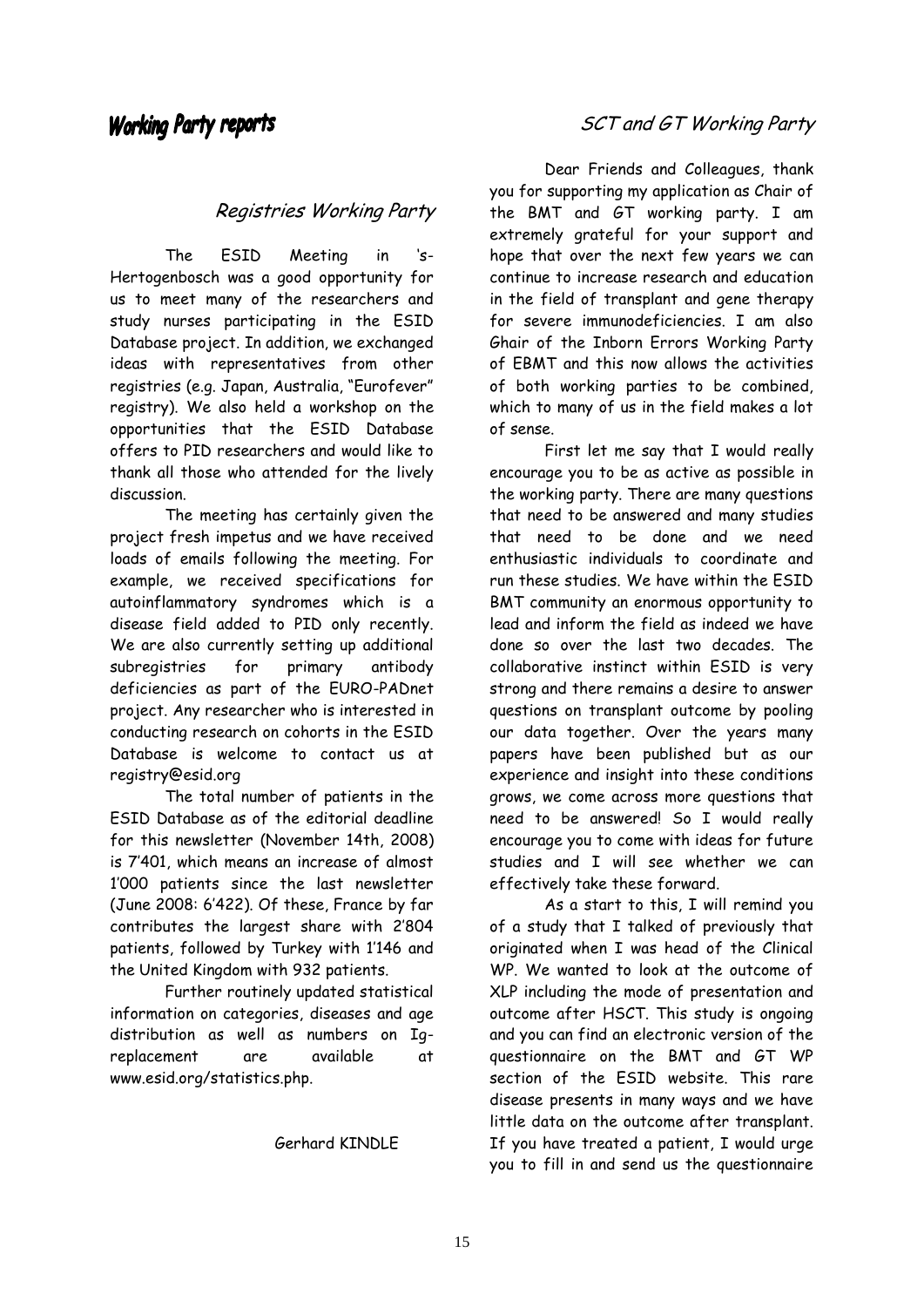and all authors will be acknowledged as authors in any eventual publication.

One important event in the working party calendar is the annual Inborn Errors WP meeting which is held in the autumn and is held in a different country each year. This year Fulvio Porta hosted a wonderful meeting in the beautiful town of Sirmione on the shores of Lake Garda. Italian hospitality was at its very best and the meeting wasn"t bad either! Amongst other things we revisited the EBMT guidelines on conditioning protocols and we are working on revised protocols which will eventually be made available on both EBMT and ESID websites in the near future.

Finally, I would like to highlight a couple of dates for next year"s diary. The annual EBMT meeting will be held in Goteborg Sweden on 29th March to 1st April with the Inborn Errors WP being held on Monday 30th March. We are also finalising arrangements for next year"s autumn meeting of the Inborn Errors WP. Sirmione will be a difficult act to follow but Paul Veys and I will be hosting the meeting next year at Clare College Cambridge. This is again a truly beautiful location although on this occasion quintessentially English! I will give you more details in further newsletters.

#### Bobby GASPAR

#### PID-care in development WP

The second PID-care in Development WP Meeting (the first was in Bari, Italy, on September 20) was organized by Anna Sediva. The Meeting was part of the XXV. Congress of the Czech Society for Allergy and Clinical Immunology, and the Congress of the Slovakian Immunology Society. The motto of these conferences was "from experiment to clinic". This motto was also reflected in the session on Primary immunodeficicences. The program was open by an invited lecture given by Hermann

Wolf, who, together with prof.Martha Eibl, visited from Vienna, Austria. The talks covered wide fields of hypogamma globulinemia. The lectures then continued by a series of presentations by Anna Sediva and Jiri Litzman, who also chaired the session. They covered areas of innate immunity and its deficiences, bringing to the audience news in this expanding field. The session was than concluded with the overview of stem cell transplantation in PIDs in Czech Republic, with the historical overview and report of three cases of BMTs for chronic granulomatous disease last year. And lastly, the report on XLA molecular diagnostics in Czech Republic by Tomas Freiberger concluded the oral presentations. Session was also complemented by poster presentations. Best poster was awarded to the work on the transcription events in hereditary angioedema due to the mutations in C1 inhibitor genes and goes to the PID center in Brno. Overall, this was a very successful event that further fostered the knowledge on PIDs in Czech Republic and Slovakia.

#### Anna SEDIVA

## ESIDjuniors Working Party

Dear all, first of all, I want to thank all of you for your trust and support, for giving me the opportunity to chair the ESID juniors Working Party for the next two years. It is a great honor and such an amazing and unique chance! I also want to congratulate Eleonora Gambinieri for her new position as ESID treasurer and for her great job she has done for ESID junior WP.

Looking back, I can say that we succeed to realize many of our wishes. We have been able to play an active role not only in our party, but also in many ESID activities. We have an improved network, we have a dedicated "ESID Juniors section" on the ESID website (http://www.esid.org/ workingparty.php?party=6), with new topics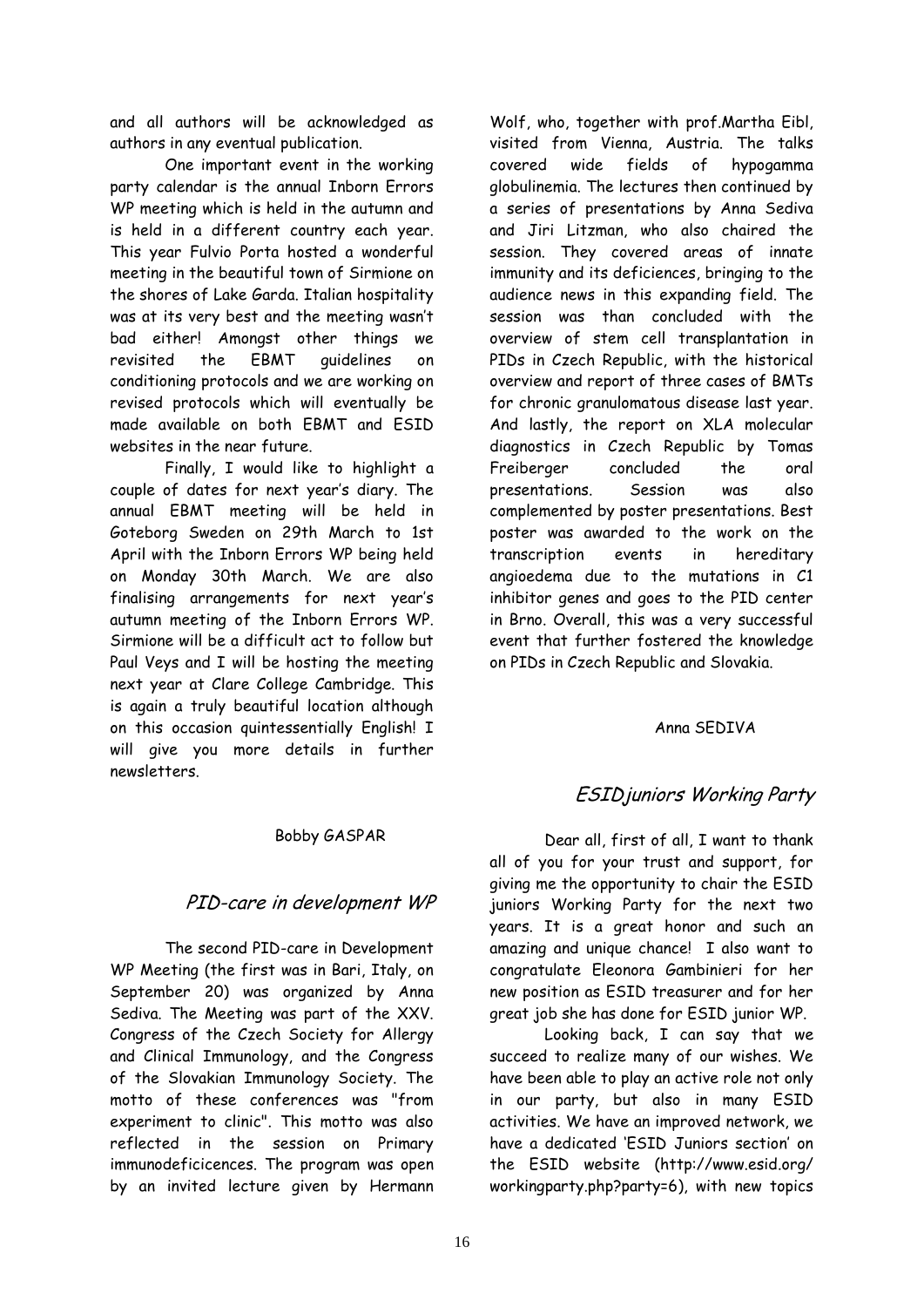and links. Please, have a look on it and used it. And if you have recent fotos from the Educational day please send them to Benjamin Gathman at benjamin.gathmann @uniklinik-freiburg.de.

We developed and participated actively in different exchange programs. We had for the first time a junior representative as part of the faculty of ESID Summer School in 2007 and for the first time we had a dedicated ESID Junior Corner within the 2008 ESID meeting. This was an amazing chance to get to know us better, to learn and interact.

During these years we also have been involved in the editorial board of ESID Newsletter. For example, Ales Janda was promoting clinical discussions among young and experienced physicians, during his 'Interesting cases' corner, Lucia Bianchi presented different laboratory protocols and methods in the field of PIDs. Finally, I was excited to look for the most interesting papers in the field and present them to you. Now, we are looking for more volunteers to join the Editorial Board of the ESID newsletter. It is such a unique way to learn new things and interact. Don"t loose it!

It was great to see so many of you in ESID meeting, being so active in the Educational Day, in the poster session and then in the evening at gala dinner. After the ESID meeting we have been busy exchanging thoughts and suggestions through emails. Briefly, here is a short summary of the things we discussed.

Develop exchange and training programs:

1. Trying to organize more "summer/winter schools" each year, one in winter and one in summer one focused more on clinical part an one on laboratory part.

2. In the "summer school" should be focused more on how to care for patients, mechanism of disease, and overview of different techniques.

3. Have more experimental/interactive session in clinical part.

4. Have more cooperation/collaboration between ESIDjuniors and between ESIDjuniors and other ESID parties, between West and East, between the countries which are more developed and countries which are less developed in PIDs services.

Be more active within ESID activities:

1. Improve the Educational Day. A web survey form has been created with the help of IMT Bioinformatics group from Tampere. Please provide your feedback at: http://bioinf.uta.fi/courses/ESID\_poll\_200 8.shtml The form will be online until the end of the year.

2. Have better electronic communication (mailing list to work better, receive the mail and give the link to the webpage).

3. Joining the juniors with seniors in research activities and also in writing the papers (for e.g review articles). The example of Nima Rezaei who succeed to use innovation and energy of juniors as well as science and experience of seniors to recently publish a book on PID, is worth mentioning and followed.

Increase the motivation and participation in the working party/ESID activities:

1. Have motivations for those involved (incentives, such as "electronic points" for those who submit cases, write in ESID newsletter, submit patient cases for ESID registry, submit data for IDdiagnostics, IDbases, act as validators for IDR, get involved in the development of PIDexpert), have discounts on books, reduced registration fee in ESID meetings. These electronic points gathered to be taken into consideration also when we select the winners for participation in summer/winter school, different travel awards.

2. Have a proper award ceremony for "the best poster", "the best presentation" , "the best mentor", and other "achievements in PIDs" in the end of the "Educational Day" or 'ESID meeting'.

3. The funds should be split for summer/winter school, short lab visits, incentives.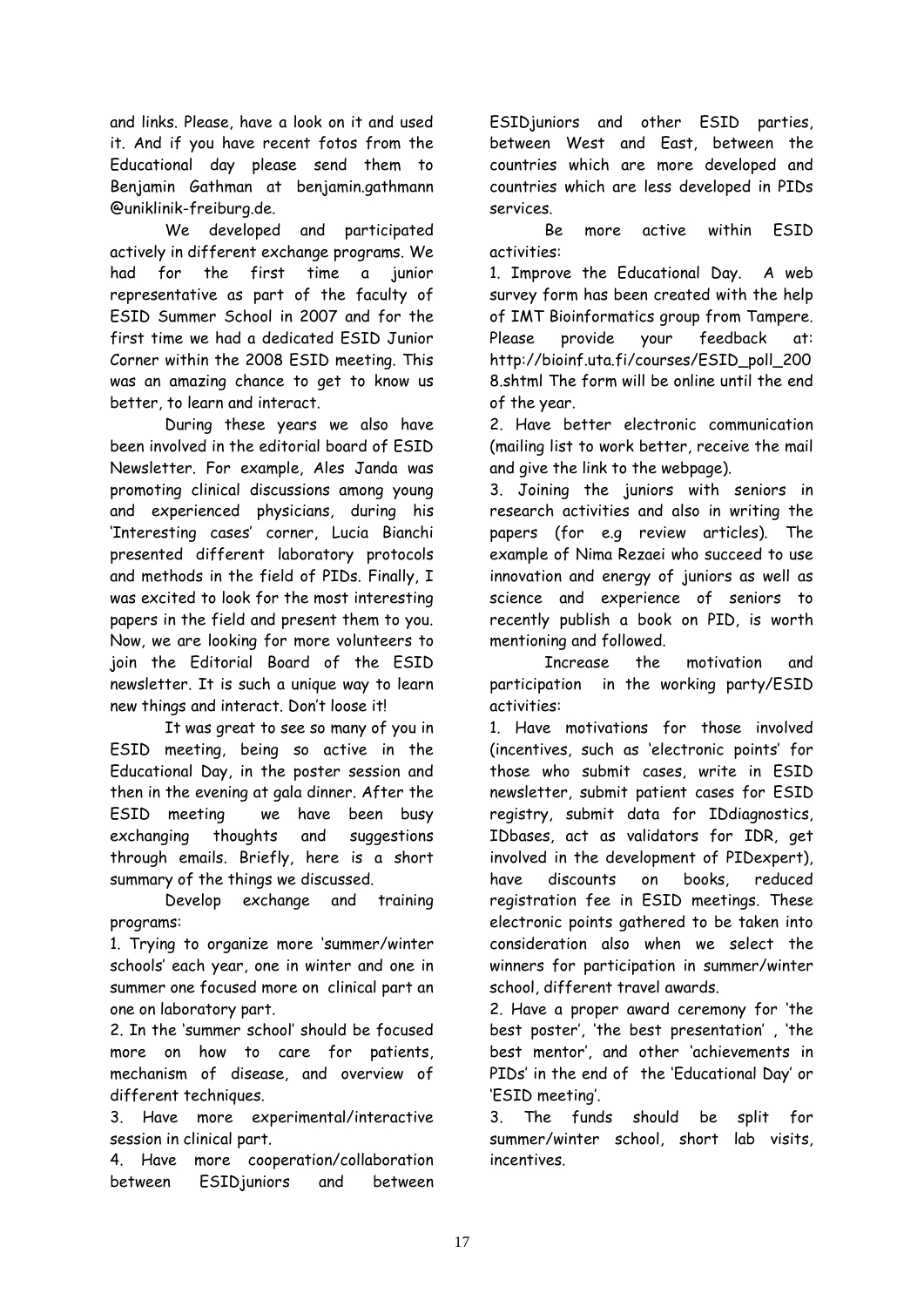## **Interesting Papers**

4. Publish the clinical cases in ESID newsletter and the best selected cases to be published in peer review journals. The clinical cases should be discussed between the students, and with senior experts.

5. Case studies should be also in web format, notification should be automatically, to get people more involved.

6. Selecting best junior researchers in field of immunodeficiencies each year (quantity and quality of the published papers should be considered) and awarding some small prizes (e.g. at least free membership of ESID for two periods).

Increase the services:

1. Have a database with pictures of clinical case and techniques used in PIDs.

2. Have a database on activities of ESID juniors, where the electronic points can be gathered.

3. IDdiagnostics (a project previous funded by ESID and EU, need to be maintained), to be better used (for e.g. once the people submit the data for ESID registry to submit also for IDdiagnostic, the same as for IDbases), to be better integrated within ESID registry and to have better funding.

4. IDR-factfile (the core of the system, http://bioinf.uta.fi/xml/idr/factfiles.xml)

to be better integrated within ESID disease registry (it has been done already in Asian PID registry, http://rapid.rcai.riken.jp: 8080/sites/RAPID /index\_html and in ORPHANET, an European rare disease database). In this way, we can have even stronger the link between genotype and phenotype and between clinics and bioinformatics tools, exactly, what Prof. Alain Fisher was encouraging us to do in his inaugural speech at ESID 2008. We have already the tools, we just have to used them fully! IDR to be better used and supported by ESID and other funding organizations. These valuable services for PIDs community needs your attention!

So, be brave and step forward, give your input and help to shape the future of our party!

Let's keep the spirit of 'Education, Sociability, Interaction and Discussion= ESID juniors", alive!

#### Crina SAMARGHITEAN

### Clinical Working Party

First of all I would like to thank you for entrusting me with the task to head the clinical working party. I also would like to thank Bobby Gaspar for his previous work and introducing me into my new position.

As I had stated before I see my primary task in the identification of the most burning tasks in the different clinical aspects of PID. Therefore I would very much encourage you to define burning questions in the care of patients with PID. In order to collect your ideas I posted a short questionnaire (see also below) on the ESID website (go to clinical WP). Please return completed questionnaires to Klaus.warnatz@uniklinik-freiburg.de. After having collected some of your ideas I will post these on the Web so that further interaction between centers will become possible in order to raise enough interest and support for these projects.

A first start has been undertaken already on the last day of the ESID meeting in s"Hertogenbosch when the clinical working party met for the first time. I thank S. Rosenzweig, M. Carneiro, M. Kanariou, T. Avcin, A.Aghamohammadi, CT Lozaro and R. Sherkat for staying for this meeting and for the lively discussion we had.

Within this meeting following questions were identified:

1) A world wide survey on BCGitis (suggested and prepared by S. Rosenzweig).

Since in many countries BCG vaccination is an obligatory vaccination usually scheduled during the first few days of life PID patients with susceptibility to mycobacterial infection have the risk of BCGitis. Since this often has a fatal outcome, this survey will collect the case history, applied treatments,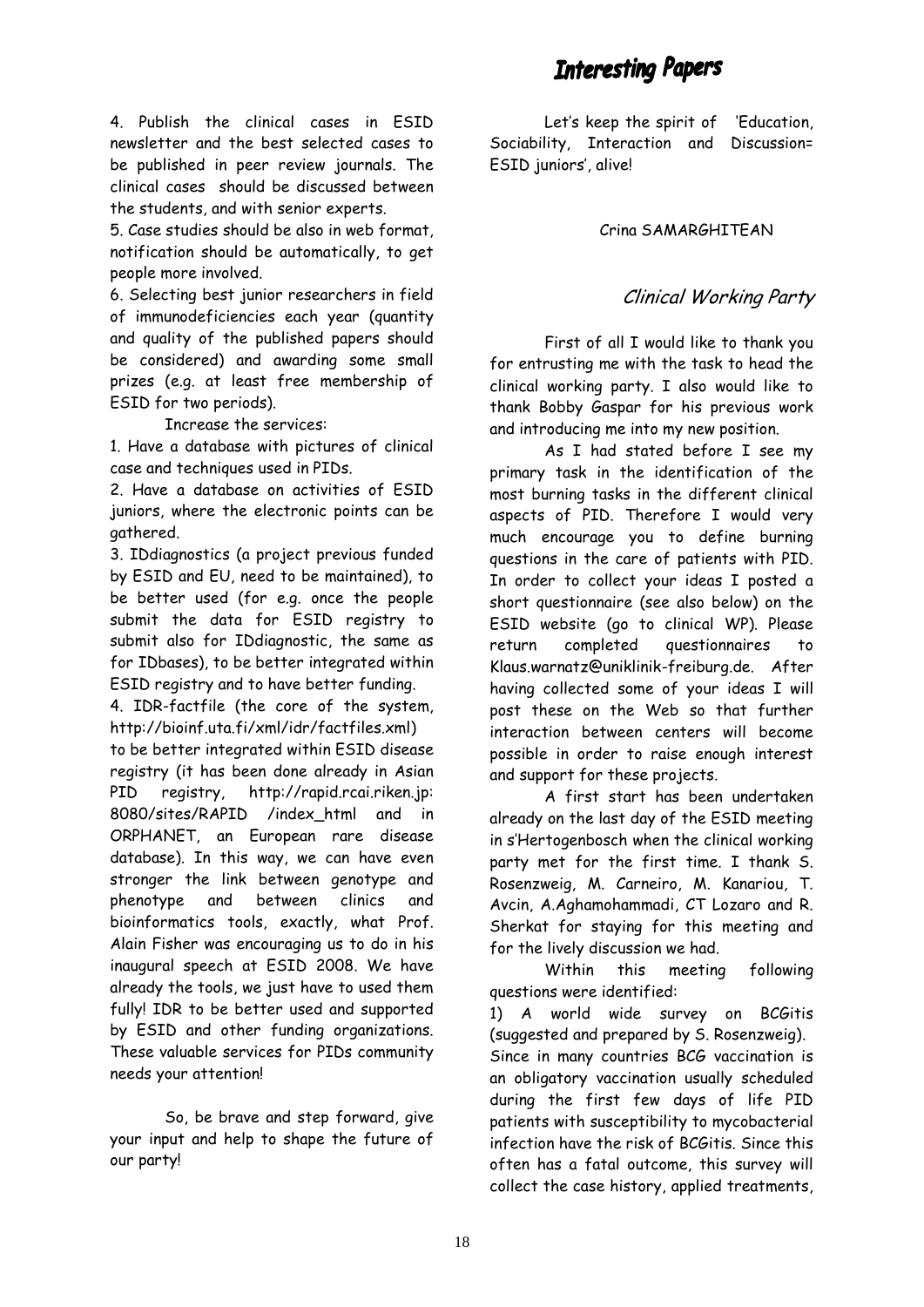outcomes. The survey has become already accessible through the ESID webpage (see Clinical WP).

2) The establishment of an Email forum for PID .

The question was raised whether the current ESID forum would benefit by changing to an Email based forum. A Questionnaire is in preparation in order to evaluate the pro and con and the acceptance of an Email forum? Several members of PAGID report a positive experience with the Emailforum of PAGID. As always this will depend on the participation of a critical number of people to be worthwhile.

3) PID warning signs for Newborns.

M. Carneiro suggested a further development /improvement of age specific PID warning signs esp. for early infanthood. Several parameters were suggested. There was a consensus that improved new born screening is needed.

4) Survey on treatment and outcome of autoimmune and inflammatory disorders in CVID.

My own interest as I have already mentioned before is the treatment and outcome of secondary complications in CVID. In order to develop new therapeutic recommendations we will collect the existing experience in the different centers treating patients with autoimmune or inflammatory CVID.

The project 1) serves as a nice example (prepared already before my time) how to carry your most burning question into the ESID community and hopefully find the right answers. We all will benefit from these surveys and trials. Therefore I ask you to get involved in the clinical working party, develop project ideas and support the activities of others in order to improve patient care.

Klaus WARNATZ

## **Questionnaire "burning questions in PID"**

What is the burning question?

Why is this question burning? (short summary of background)

What is the patient group of interest? (cohort of interest)

How shall this question be addressed? (Outline of suggested activity)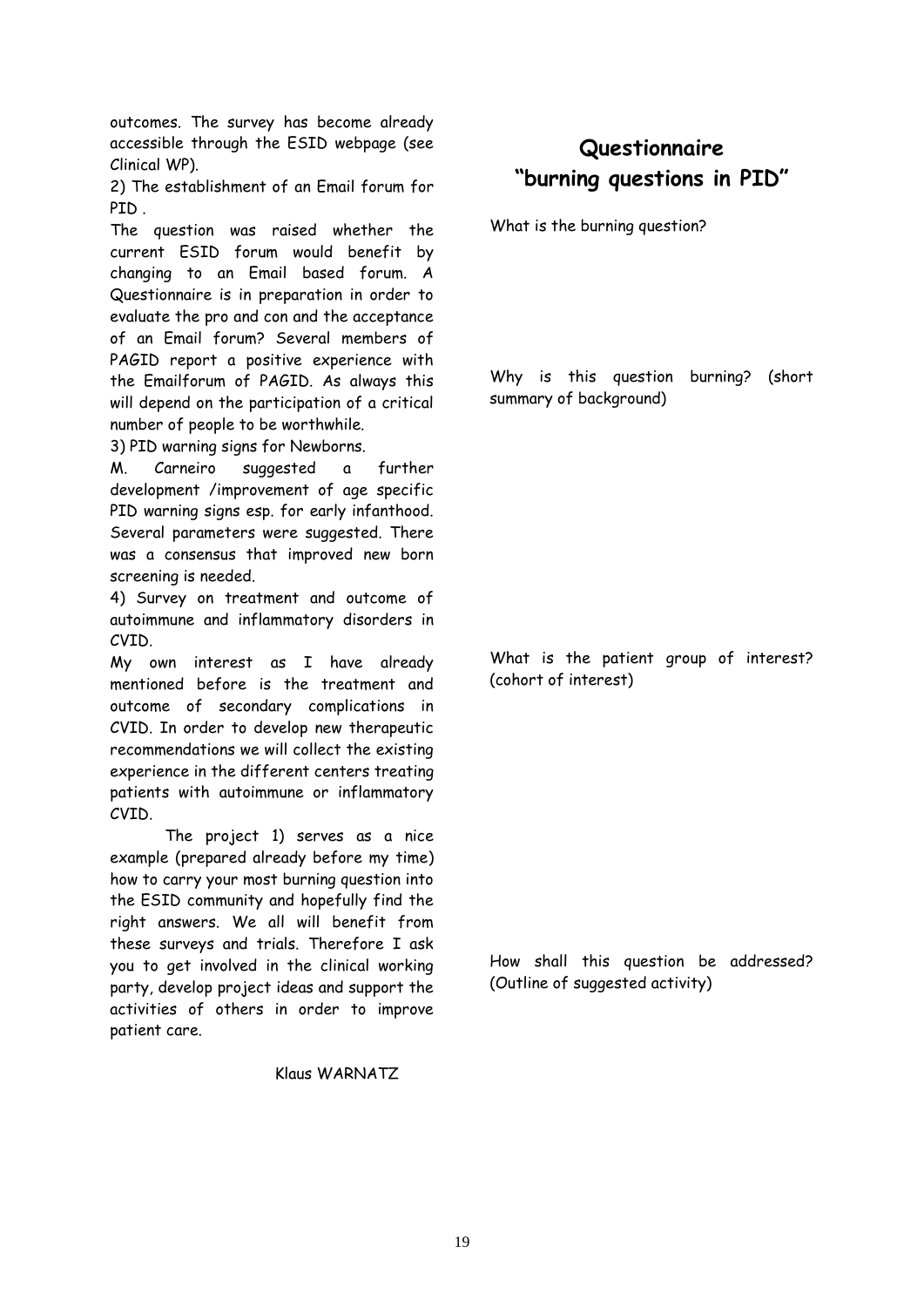What is needed to answer this question? (required support, etc)

Any other comments you like to include?

Who is the contact person for this project? (name, e-mail, address)

**Please fill in the blank spaces and return by fax (+49-761-2703306) or email (klaus.warnatz@uniklinik-freiburg.de) to Klaus Warnatz in Freiburg.**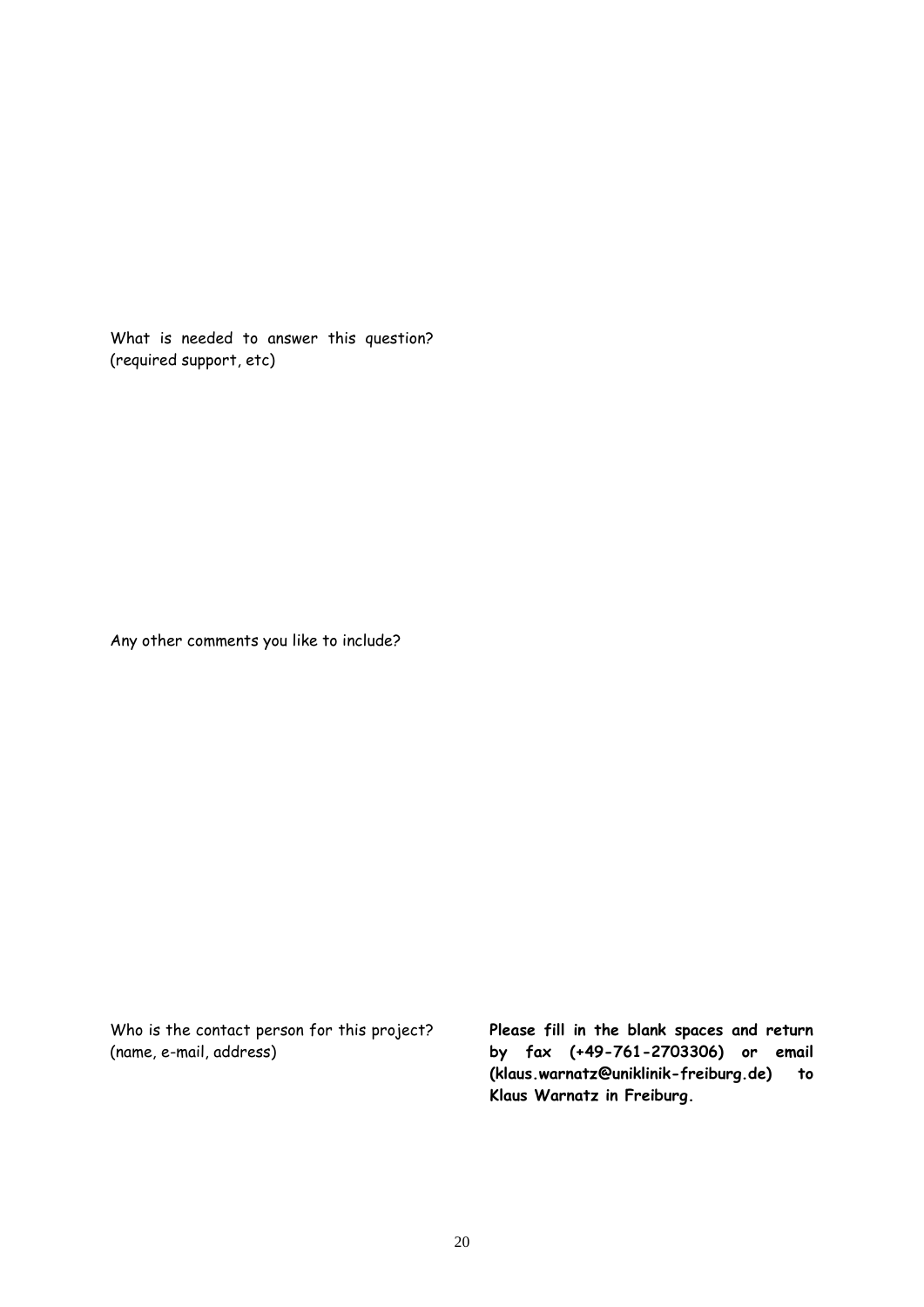## **Interesting Papers**

The MyD88-dependent TLRs and IL-1Rs are essential for protective immunity to a small number of pyogenic bacteria. Nine childrens with AR- MyD88 deficiency, recently described, suffered from lifethreatening, often recurrent pyogenic bacterial infections, including invasive pneumococcal disease. Their clinical status improved with age, but not due to any cellular leakiness in MyD88 deficiency. (von Bernuth et al, Science 321, 691, 2008)

HIES is characterized by high susceptibility to infections with S. aureus and C. albicans. Despite the identification of the genetic cause of HIES, the mechanisms underlying the pathological features of the disease is not clearly understood. The authors explain here the pattern of infection susceptibility and the importance of Th17 responses in normal host defense against S.aureus and C.albicans. (Ma C. S. et.al. JExpMed 2008:205:1551-1557; Milner JD et al. Nature 2008; 452: 773– 776). The findings of both Milner et al. and Ma et al. alert to the potential infectious risk associated with prolonged neutralization of Th17 cells or of their mediators. These findings may be useful also for the treatment of chronic inflammatory conditions such as psoriasis or multiple sclerosis. (Fischer A. Immunol Cell Biol. 2008, 86(7): 549-51)

A comprehensive review about congenital neutropenia syndromes gives a new light on the diagnosis, molecular genetics, treatment and prognosis of these diseases. This article also shows different congenital neutropenia diseases with or without hypopigmentation, and a unifying disease model for severe congenital neutropenia. (Boztug et al. Immunol Allergy Clin North Am. 2008 May; 28(2):259-75)

Another interesting review gives a broad understanding on formation and function of the lytic NK-cell immunological synapse. There are seven known human genetic diseases that are characterized by defects in specific steps in the formation and function of the NK-cell synapse. Owing

to their known molecular pathogenesis, studies of these diseases provide insight into the cell biological processes that facilitate NK-cell lytic-synapse formation. Additional mechanistic understanding of the pathogenesis of the associated clinical phenotype, haematophagocytic lymphohistiocytosis, can also be gained from studying these diseases. (Orange JS, Nat Rev Immunol. 2008, Aug 18)

A novel in silico method for disease gene identification and prioritization has been developed. The authors combine information about protein interaction networks and gene ontology terms. The method was applied to PIDs and human immunome data to suggest new genes which might have relevance to primary immunodeficiencies. (Ortutay C, Vihinen M, Nucleic Acids Res. 2008, in press)

It has been exciting this time again to search for interesting papers and it would be even more exciting receiving your feedback. So, if you have other interesting papers and want to draw attention on them send and email to Crina.Samarghitean@ uta.fi. Anyone interrested in joining editorial board of ESID newsletter is welcome!

Wish you a great winter and many ideas and inspiration for many interesting and challenging papers!

Crina SAMARGHITEAN

## **Interesting Cases**

Case#7: Burkitt-like lymphoma and subsequent aplastic anemia in a EBV negative 17-years old boy with X-linked lymphoproliferative disease.

X-linked lymphoproliferative disease (XLP) is an uncommon primary immunodeficiency characterized by Epstein-Barr virus (EBV) infection typically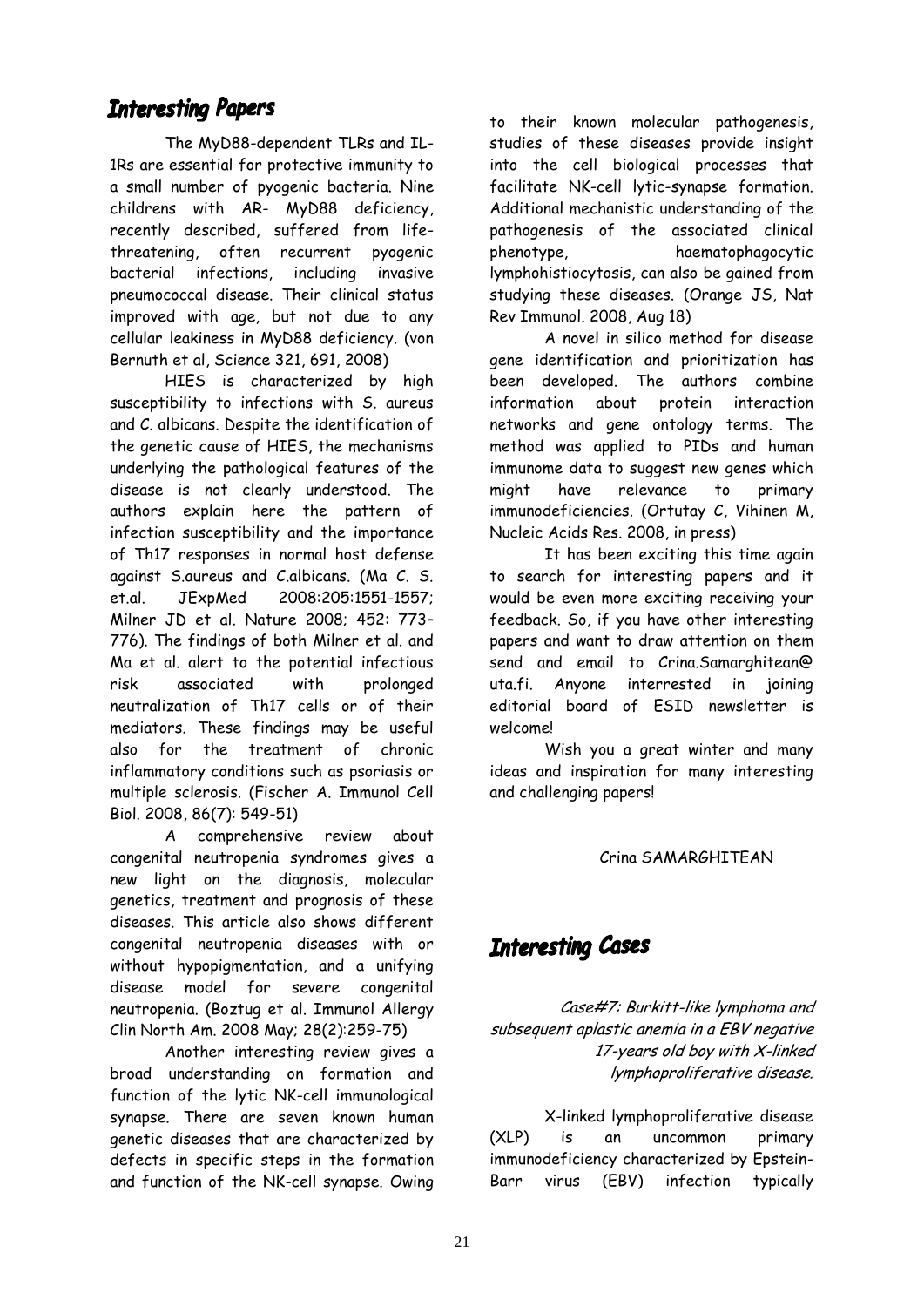presenting with fulminant infectious mononucleosis, dysgammaglobulinaemia (typically decrease of IgG, normal to increased IgM) and non-Hodgkin lymphoma, mainly of mature B cell origin. Seventy percent of affected boys die before reaching age of 10 1. XLP is a very rare disease with incidence 1 to 3 patients per million males 2. Other rare manifestations of XLP are aplastic anemia and lymphocytic vasculitis 3,4.

Case: Here we present a 17 years old patient who was admitted in September 2007 to our department initially presenting with high grade Burkitt-like lymphoma (stage III – st. Jude, generalized lymphadenopathy, fluidothorax, ascites. In early childhood (till 6 year of age) the patient suffered from frequent middle ear infections (paracentesis performed approx. 20 times), he had varicella infection when he was 5. Since 2005 he was followed by endocrinologist for enlarged thyroid gland with normal function and for arowth retardation, he had several impetigo infections between 2005 and 2007 treated with antibiotics. Immunological investigations at diagnosis of Burkitt lymphoma showed normal levels of immunoglobulins including subclasses (IgG 7.15, IgA 0.95, IgM 2.09, IgG1 4.35, IgG2 2.05, IgG3 0.24, IgG4 0.04 g/L), negative antibodies against EBV (EBNA, VCA IgM, VCA IgG) and CMV, no significant changes in a percentage of basic lymphocytic subpopulations (CD3, CD19, NK, CD4, CD8), normal CD4/CD8 ratio, mild activation of T cells of observed (CD3+DR+ out of lymphocytes was 15%, HLADR+ out of CD3+ T cells was 20%). Patient has healthy older brother and healthy older male cousins. Patient started treatment according BFM B NHL 2004 protocol, initially complicated with recurrent pleural effusions, resulting in a treatment delay, therefore 2 doses of rituximab where administered. Patient finished the protocol in January 2008, complete remission on PET/CT scan was confirmed in March 2008. In April 2008

patient was readmitted with pancytopaenia (WBC 1.6 x 10^9/L, Hb 46 g/L, platelets 55  $x$  10 $^{\circ}$ 9/L), relapse of primary lymphoma was excluded. Diagnosis of severe aplastic anemia was done according to findings in aspirate and biopsy of the bone marrow. Serology due to anti-CD20 treatment and substitutions was not informative, EBV, CMV and HHV6 by PCR was negative in peripheral blood and bone marrow. Only very low load of parvovirus B19 was found in the bone marrow. Coincidence of Burkitt-like lymphoma and aplastic anemia led us to analysis of SH2D1a gene and deletion of the 1st exon was found. Of note mother´s brother died at the age of 5 in 1966 under the picture of acute liver failure, probably it was a fatal infectious mononucleosis.

Discussion: Majority of clinical presentations of XLP (severe often fatal infectious mononucleosis, hemophagocytic syndrome, malignant lymphoma, dysgammaglobulinaemia) are based on impossibility to develop a normal response to EBV infection 5-9. Less common is an aplastic anemia, lymphocytic vasculitis or lymphoid granulomatosis as the first presentations. Unexplained deaths of affected boys in the family are also an important part of the picture.

All these possible manifestations can be also present in a patient without previous exposure to EBV infection 4,10,11.

Overall prognosis is poor, the only curative approach is an allogeneic transplantation of stem cells; better prognosis is associated with EBV negativity.

David SUMEREAUER

Ester MEJSTRIKOVA University Hospital Motol, Prague, Czech Republic

#### References:

1. Latour S, Veillette A. Molecular and immunological basis of Xlinked lymphoproliferative disease. Immunological Reviews. 2003;192:212-224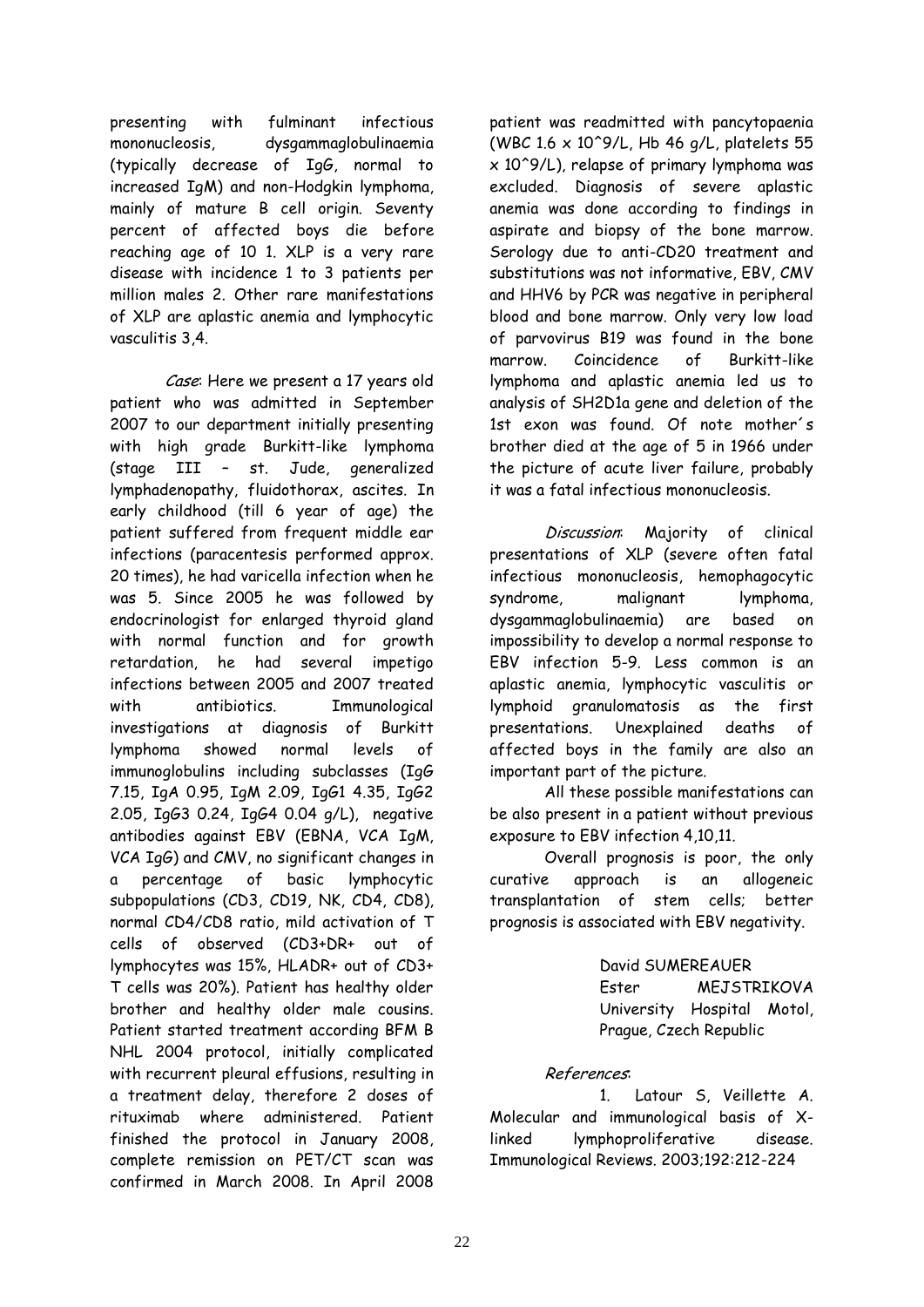2. Nistala K, Gilmour KC, Cranston T, Davies EG, Goldblatt D, Gaspar HB, Jones AM. X-Linked lymphoproliferative disease: three atypical cases. Clinical and Experimental Immunology. 2001;126:126-130 3. Kanegane H, Ito Y,

Ohshima K, Shichijo T, Tomimasu K, Nomura K, Futatani T, Sumazaki R, Miyawakil T. Xlinked lymphoproliferative syndrome presenting with systemic lymphocytic vasculitis. American Journal of Hematology. 2005;78:130-133

4. Kapadia SB, MacGinnitie AJ, Shaw PH. X-linked Lymphoproliferative disease in an EBV-Negative patient presenting with pancytopenia. Pediatric Blood & Cancer. 2008;50:1296-1297

5. Soresina A, Lougaris V, Giliani S, Cardinale F, Armenio L, Cattalini M, Notarangelo LD, Plebani A. Mutations of the X-linked lymphoproliferative disease gene SH2D1A mimicking common variable immunodeficiency. European Journal of Pediatrics. 2002;161:656-659

6. Morra M, Silander O, Calpe S, Choi M, Oettgen H, Myers L, Etzioni A, Buckley R, Terhorst C. Alterations of the X-linked lymphoproliferative disease gene SH2D1A in common variable immunodeficiency syndrome. Blood. 2001;98:1321-1325

7. ElenitobaJohnson KSJ, Jaffe ES. Lymphoproliferative disorders associated with congenital immunodeficiencies. Seminars in Diagnostic Pathology. 1997;14:35-47

8. Milone MC, Tsai DE, Hodinka RL, Silverman LB, Malbran A, Wasik MA, Nichols KE. Treatment of primary Epstein-Barr virus infection in patients with X-linked lymphoproliferative disease using B-cell-directed therapy. Blood. 2005;105:994-996

9. Arico M, Imashuku S, Clementi R, Hibi S, Teramura T, Danesino C, Haber DA, Nichols KE. Hemophagocytic lymphohistiocytosis due to germline mutations in SH2D1A, the X-linked lymphoproliferative disease gene. Blood. 2001;97:1131-1133

10. Lankester AC, Visser LFA, Hartwig NG, Bredius RGM, Gaspar HB, van der Burg M, van Tol MJD, Gross TG, Egeler RM. Allogeneic stem cell transplantation in X-linked lymphoproliferative disease: two cases in one family and review of the literature. Bone Marrow Transplantation. 2005;36:99- 105

11. Strahm B, Rittweiler K, Duffner U, Brandau O, Orlowska-Volk M, Karajannis MA, zur Stadt U, Tiemann M, Reiter A, Brandis M, Meindl A, Niemeyer CM. Recurrent B-cell non-Hodgkin's lymphoma in two brothers with X-linked lymphoproliferative disease without evidence for Epstein-Barr virus infection. British Journal of Haematology. 2000;108:377-382